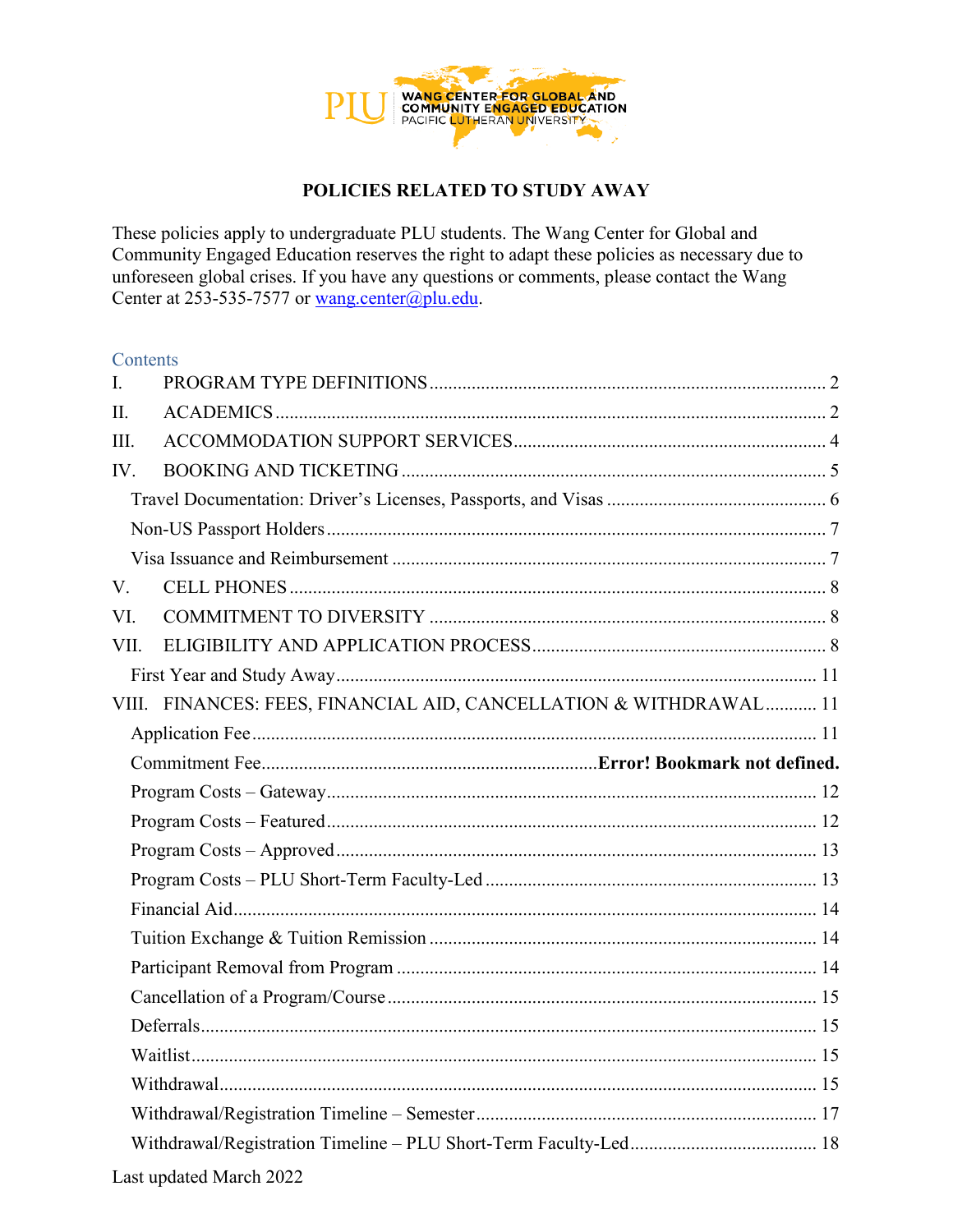| IX.         |                                                                              |  |
|-------------|------------------------------------------------------------------------------|--|
| $X_{\cdot}$ |                                                                              |  |
| XI.         |                                                                              |  |
| XII.        |                                                                              |  |
|             |                                                                              |  |
|             |                                                                              |  |
|             |                                                                              |  |
|             | XVI. SENIOR RESIDENCY REQUIREMENT (Final Year in Residence: 32-Hour Rule) 21 |  |
|             |                                                                              |  |
|             | XVIII.US DEPARTMENT OF STATE TRAVEL ADVISORY (INTERIM POLICY) 22             |  |
|             |                                                                              |  |
|             |                                                                              |  |
|             |                                                                              |  |

# <span id="page-1-0"></span>**I. PROGRAM TYPE DEFINITIONS**

#### **Short term programs**

Short term programs provide an opportunity for off-campus study lasting eight weeks or less during<br>the summer, J-Term, or spring break. Academic content, locations, and duration vary.

#### **Semester programs**

Semester and full-year programs are located all over the globe and provide a wide range of academic experiences*.* 

- **PLU Gateway programs**: PLU Gateway Programs are aligned with PLU's mission, developed by PLU faculty, and administered by the Wang Center for Global and Community Engaged Education. Coursework in Gateway Programs is designed to enhance on-campus curricula. Financial aid remains uninterrupted for all PLU Gateway Programs.
- **Featured programs**: Featured Programs are aligned with PLU's mission, are facultyapproved, and offered in partnership with organizations and institutions throughout the world. Financial aid remains uninterrupted for all Featured Programs.
- **Approved programs**: Approved programs are offered by third party providers and are recommended for students that are unable to find an academically suitable program among PLU Gateway and Featured options. Students participating in an Approved program will receive adjusted financial aid based on the cost of the program.

# <span id="page-1-1"></span>**II. ACADEMICS**

### *Credit for Study Away Courses*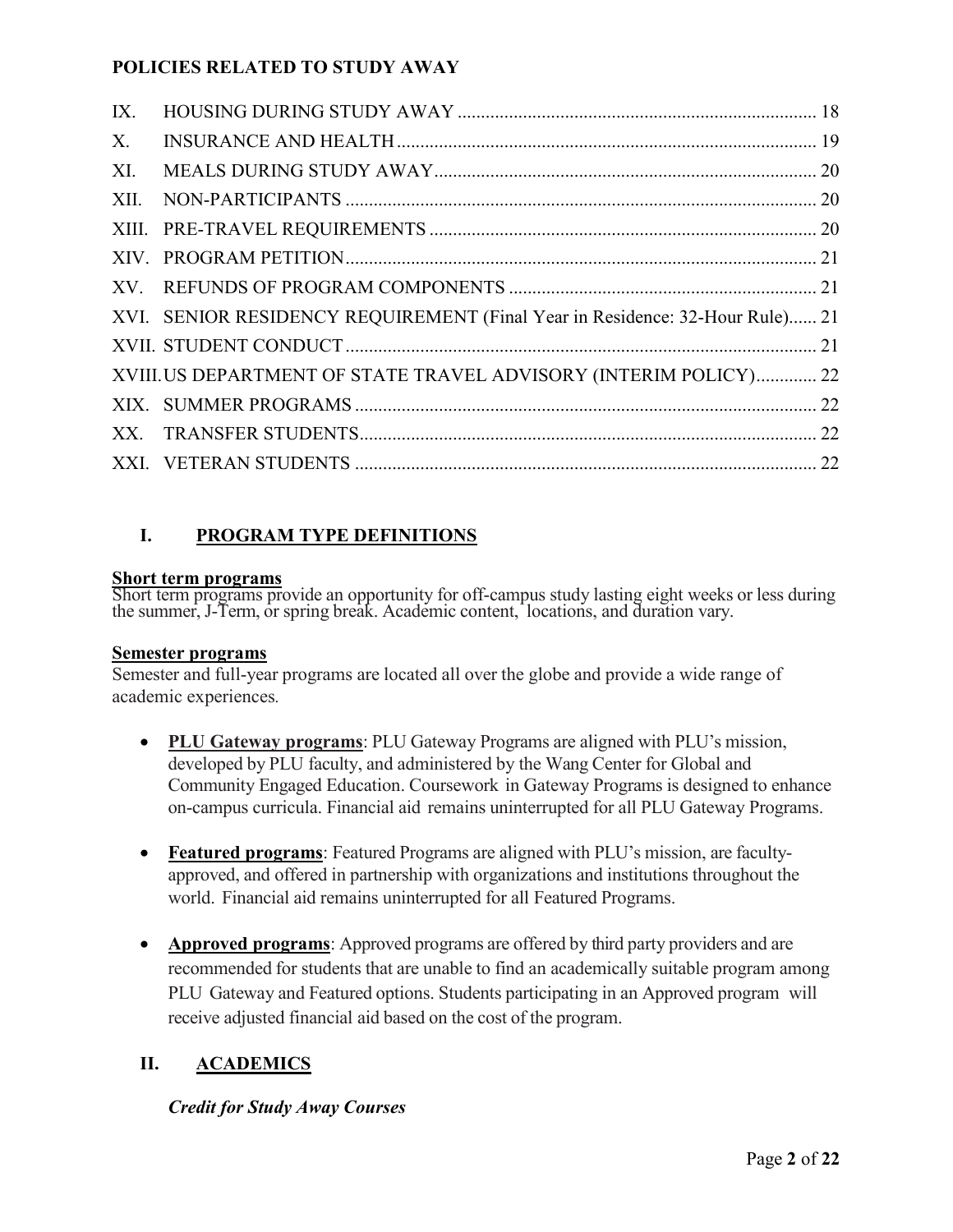Prior to studying off-campus on semester or full-year programs and on short-term programs through study away providers, students must work with their academic advisors to determine how courses taken and credits earned will fit with their academic goals and degree planning at PLU. This academic planning for semester and summer programs is documented on the Assignment of Credit for Study Away form; the Assignment of Credit form is not required for PLU short-term faculty-led study away courses.

For courses to count towards a major, minor, International Honors\*, or GenEd (General Education Requirement), students must use the Assignment of Credit for Study Away form to obtain the signatures of their academic advisors and the written approval from the chairs of the involved academic departments. For example, for a history course taken on a study away program to apply towards a student's history major, the chair of the History Department must give advance written approval on the Assignment of Credit for Study Away form.

As soon as it is completed and approved, and in advance of the student's departure date, the Assignment of Credit for Study Away form must be submitted to the Wang Center. In some cases, the approval must be obtained after the program start date (i.e. course registration on-site changes the original plan). Failure to submit the completed, up-to-date Assignment of Credit with necessary approvals will result in elective credits.

Many PLU Gateway and Featured programs have established course equivalencies that are available on the Registrar's website under the [Interactive Guide](http://www.plu.edu/registrar/equivalency-guides/interactive-guide/?state=DTAS%7bSA%7b#eg) and in the Major Advising Plans (MAPs) found in the Academic Discipline Matrix on the Study Away [EXPLORE webpage.](https://www.plu.edu/studyaway/explore/) Students should use the Assignment of Credit form to communicate to the Wang Center how to assign the credits even in the case where a signature is not required.

The "C" Cross Cultural Perspectives GenEd requirement is fulfilled by participating in a semester or full-year study away program. This requirement is completed only through specifically designated short-term (J-Term, spring break, or summer) courses. Refer to the PLU Course Catalog for clarification.

#### *International Honors Program (IHON)\**

An appropriate semester-long course abroad may take the place of one 200-level IHON course, without seeking approval from the IHON Program Director, but must be appropriately documented on the Assignment of Credit form. Should a student wish to receive a second 200-level IHON credit while abroad, approval must be granted by the IHON Program Director. Guidelines are different for students who participate in the IHON-Oxford Gateway program.

Studying off-campus through an Approved study away provider must be documented by an official transcript, which should be sent to the Wang Center. It is also advisable for students to retain class notes, graded papers, syllabi, and any certified documents of attendance provided by the program.

The number of credit hours a student receives for a particular course or semester is determined by the program provider (PLU or otherwise) and is reflected on their PLU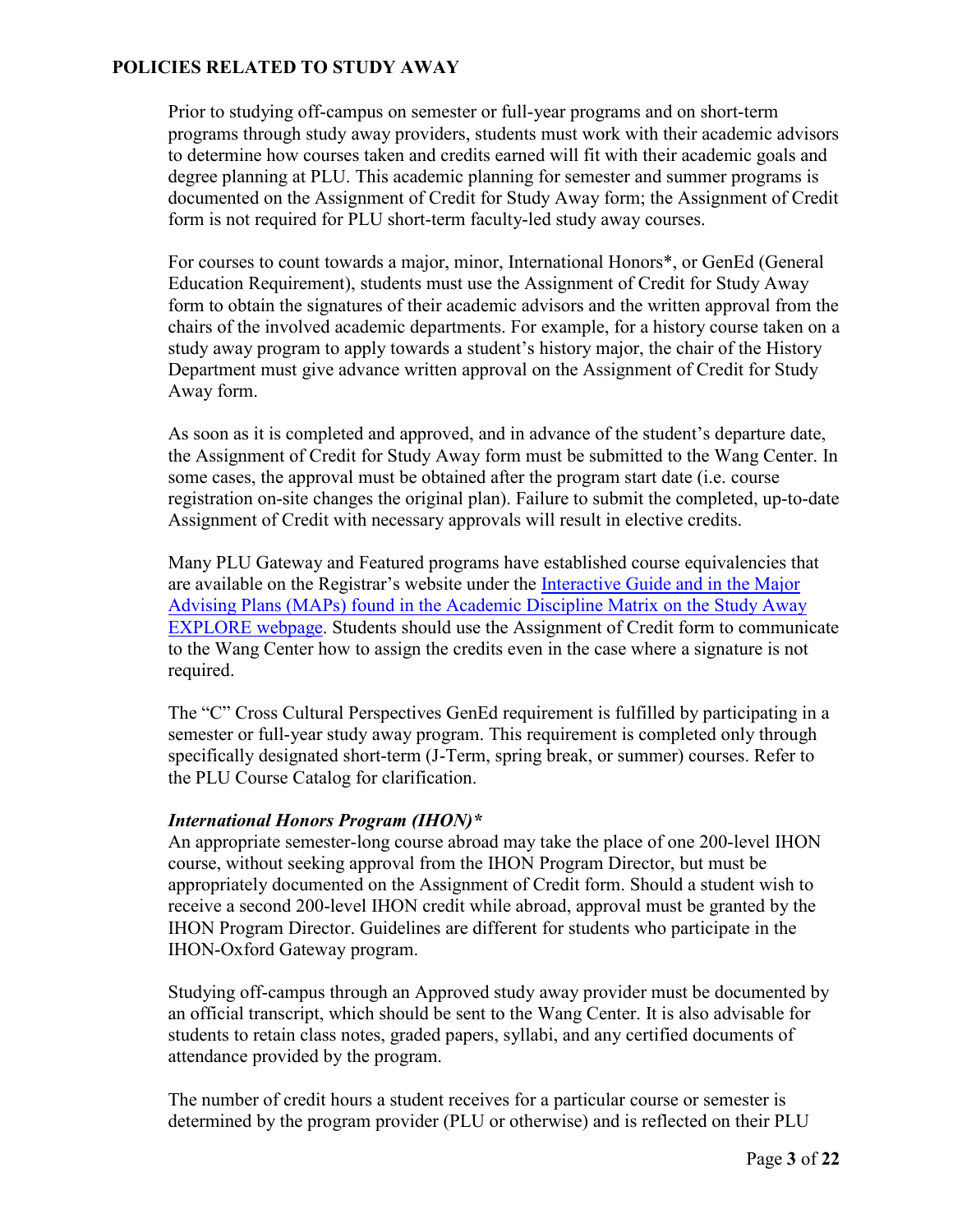transcript. Please contact your Study Away Advisor to determine the equivalencies for credit hours.

While studying away for a semester, students must take a minimum of 12 credits per semester and may exceed the 17-credit hour limit without incurring financial penalty when taking courses as part of the study away program. While studying away, students are registered by the Wang Center for a block of 12 SABR credits. This placeholder registration maintains a student's fulltime status over the course of the program. Once the program is complete and the Wang Center receives the transcript, the transcript will be reconciled with the Assignment of Credit form and sent to the Registrar's office for review. The Registrar will then add individual courses, grades, and specific credit hours to the student's PLU transcript and CAPP report. These credits are considered PLU credits on the transcript. In the event that a student earns less than 12 credits while on a semester study away program, Student Financial Services will be notified.

#### *Grading*

Students participating on PLU Gateway, Featured, and Approved study away programs – both short-term and long-term – receive letter grades for their coursework. Courses, credits, and grades are recorded on the PLU transcript. Grades for semester study away are not calculated into the cumulative PLU GPA unless the student is participating in a study away course with a PLU instructor on record including independent studies, PLU short-term faculty-led programs, and select courses taught by PLU faculty. Majors with a minimum GPA requirement for graduation will factor in study away grades to determine eligibility for graduation (e.g. School of Business). Students should contact their department for more details.

Students may elect to use the pass/fail grading option for study away courses if that option is still available to them and the program allows it. Students are responsible for arranging the pass/fail option with their program provider.

To earn credit for study away classes, students must earn a passing grade in accordance with published PLU policy.

#### *Independent Study*

Students wishing to register for an independent study while studying away must complete an Independent International Travel & Registration Form which is found [on the](https://www.plu.edu/registrar/documents/)  [Registrar's website.](https://www.plu.edu/registrar/documents/) For independent studies outside of the normal parameters of their program, students may be charged tuition for the additional credit hours.

# **III. ACCOMMODATION SUPPORT SERVICES**

<span id="page-3-0"></span>Students with disabilities are encouraged to participate in the many global education opportunities offered by PLU and, per the [Americans with Disabilities Act \(ADA\),](https://www.eeoc.gov/statutes/ada-amendments-act-2008) no qualified student will be excluded from any course of study on the basis of disability. Because the Americans with Disabilities Act and Section 504 are U.S. laws, these laws do not generally apply beyond the geographical boundaries of the United States. Thus, students in other countries usually are dependent on the laws of the country where they are studying for purposes of what academic accommodations, if any, they are legally entitled to.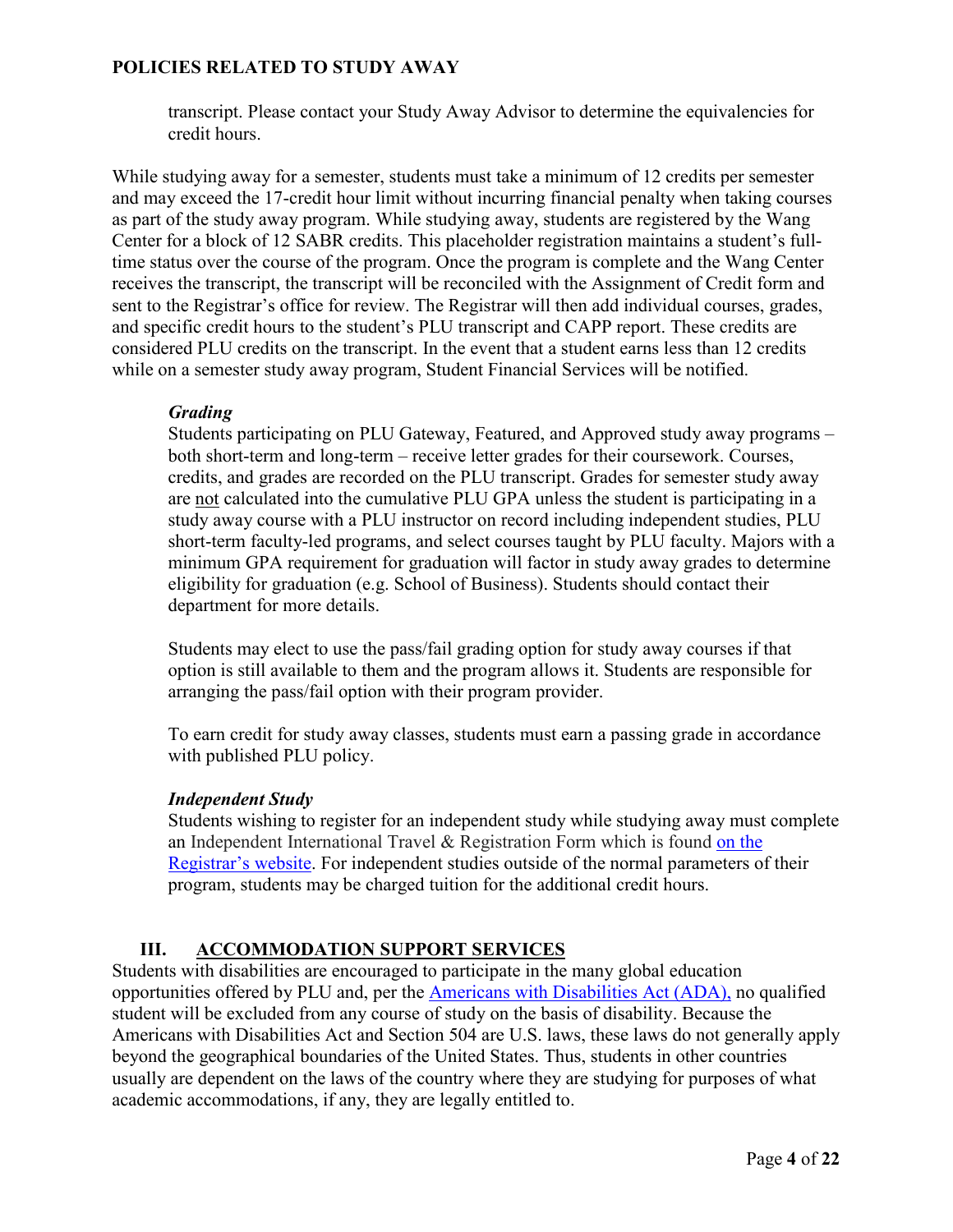Students registered with the [Office of Accessibility & Accommodation](https://www.plu.edu/oaa/study-away/) (OAA) who are eligible for on-campus accommodations are also eligible for off-campus accommodations when such accommodations can be arranged. Students are encouraged to disclose their disabilities to the Office of Accessibility & Accommodation at least six months prior to departure in order to determine whether appropriate accommodations and arrangements can be made, or if alternative programs must be sought. Such students are responsible to engage in an interactive process, to initiate early planning, including articulation of their academic goals, with their academic advisors, the Office of Accessibility & Accommodation, and the Wang Center for Global and Community Engaged Education. All university policies related to the study away program apply equally to students with disabilities.

The Wang Center is committed to assisting students in exploring reasonable accommodations, prior to the program start date. Reasonable accommodations are determined by students' individual needs, the host society, staff capacity, cost, and other factors. If reasonable accommodations are unavailable in the student's program of choice, other program options will be presented to the student for their consideration.

*Costs* - PLU will cover costs related to reasonable educational accommodations that align with those accommodations approved by OAA for the student while attending courses and/or residing at PLU. Students are responsible for any costs associated with accommodations that have not been approved by OAA or are not deemed reasonable. Advance consideration of such costs is particularly important, given the differing standards of and accommodations available in other countries.

*Resources –* 

- [Mobility International USA](http://www.miusa.org/ncde/goingabroad)
- [Diversity Abroad: Students with Disabilities Abroad](https://www.diversityabroad.com/articles/students-disabilities-abroad/)
- [IES Abroad: Disability, Mental Health & Self-Care Resources](https://www.iesabroad.org/student-diversity-access/resources/social-identity/health)
- [IFSA Unpacked: Do Not Let Disability Hold You Back Abroad](https://www.ifsa-butler.org/student-story/do-not-let-disability-hold-you-back-abroad/)
- [U.S. Department of State: Travelers with Disabilities](https://travel.state.gov/content/travel/en/international-travel/before-you-go/travelers-with-special-considerations/traveling-with-disabilties.html)
- CDC: [Travelers with Disabilities](https://wwwnc.cdc.gov/travel/yellowbook/2020/travelers-with-additional-considerations/travelers-with-disabilities)
- [Ripple Effects: Travelers with Disabilities Abroad](https://soundcloud.com/mobilityinternationalusa)
- [University of Minnesota: Learning Abroad Center Cultural Views on Disabilities](https://umabroad.umn.edu/students/identity/disabilities/accessibilityabroad)

# **IV. BOOKING AND TICKETING**

<span id="page-4-0"></span>For short-term faculty-led study away programs, the Wang Center will make group reservations and issue tickets in compliance with all security regulations and carrier policies. Tickets may be booked through a travel agent, an OTA (online travel agency), or the airline directly. The name provided on travel documentation at the time of ticketing must match exactly as the name appearing on the passenger's driver's license or passport at the time of travel. Typically, tickets are issued as a group reservation. When possible or upon request, the Wang Center will provide ticket confirmations to participants individually. Students should promptly review their ticket confirmation details and notify the Wang Center immediately of any misspellings. In some cases, spelling corrections can be made within 24-hours of ticket issuance without any fees. If a spelling error has been made by the Wang Center, the travel agent, an OTA, or the airline, the student will not be responsible for any fees associated with name spelling corrections. In the case that a student provided their driver's license or passport to the Wang Center for ticketing and a name correction needs to be made after the ticket has been issued, the student's account will be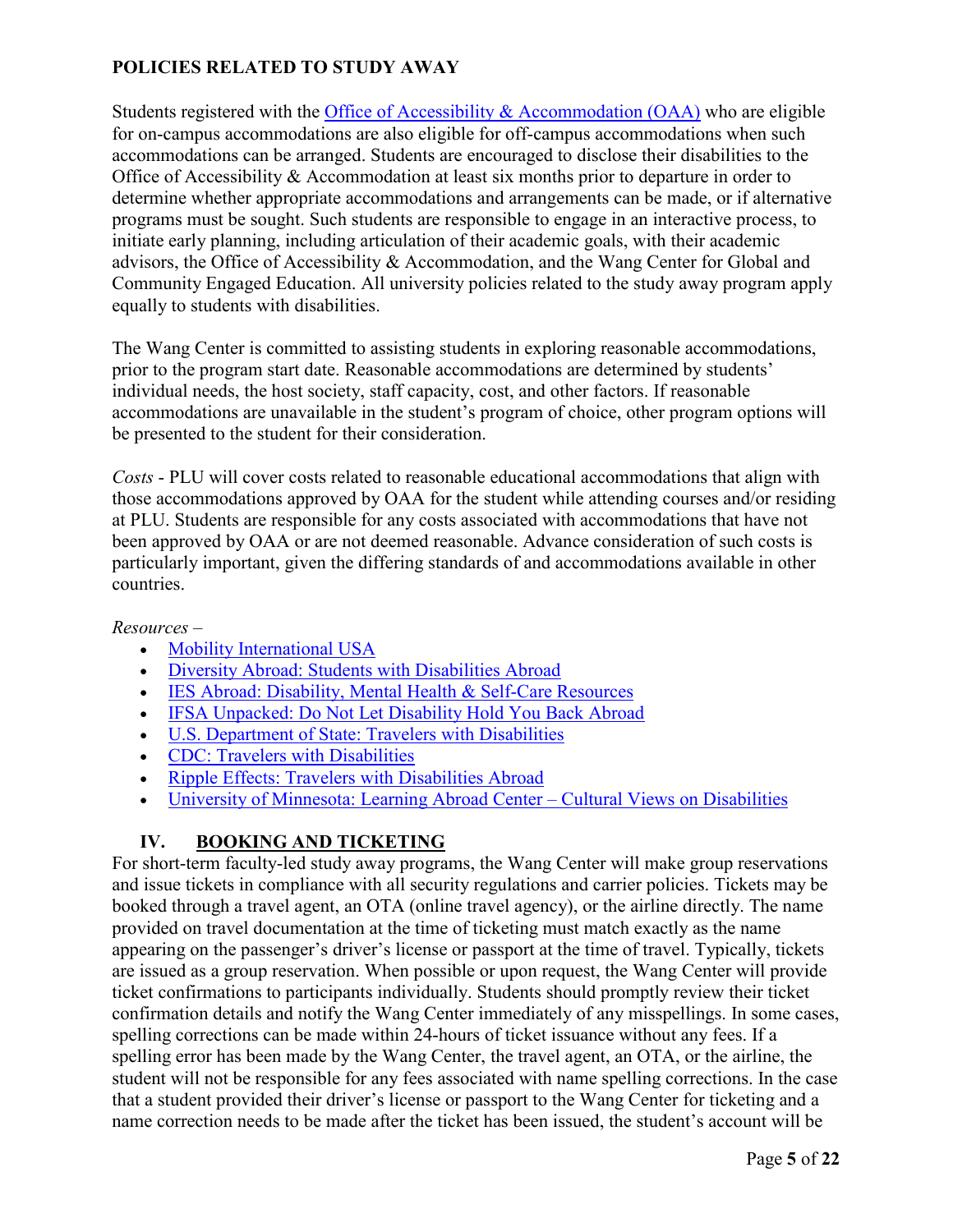charged for the name change fee imposed by the travel agent, OTA, or airline. Ticket confirmations are usually provided to participants within 30-days prior to the scheduled date of departure. Typically, passengers will be provided with instructions for how they can add their frequent flyer or mileage plan numbers to their airline reservation after tickets have been issued or at the ticket counter on the date of departure.

For short-term PLU faculty-led study away courses (J-Term, spring break, summer), the Wang Center normally arranges all group airline travel for programs which require this mode of transportation. If program participants wish to travel independently from the established group airline itinerary – either to the study away destination, following the completion of the program, or both – they must complete the [Short-Term Study Away, Request for Independent Travel form.](https://plu.formstack.com/forms/shortterm_study_away_request_for_independent_travel)

Deadlines to submit independent travel request for

J-Term study away: August 31st

Spring break/summer study away: contact the Wang Center [\(wang.center@plu.edu](mailto:wang.center@plu.edu) or 253-535-7577)

Late requests will be accepted on a case-by-case basis only.

Faculty leaders of the study away course must approve each participant's request to travel separately from the group itinerary. Some faculty leaders do not allow participants to deviate from the group itinerary for academic or logistical reasons. Students must request approval from their faculty leader and forward the email with their faculty leader's approval to the Manager of Short-Term Programs, Courtney Olsen, at [olsencd@plu.edu.](mailto:olsencd@plu.edu)

For questions about the process to request independent travel for a short-term PLU faculty-led study away course, please contact Courtney Olsen, Manager of Short-Term Programs [\(olsencd@plu.edu\)](mailto:olsencd@plu.edu).

Participants must complete the steps outlined in the [Short-Term Study Away, Request for](https://docs.google.com/document/d/1ipAks_5ExE4qwhczNuE2z9NH-QtX_BbSk_NEQKvpfks/edit)  [Independent Travel document.](https://docs.google.com/document/d/1ipAks_5ExE4qwhczNuE2z9NH-QtX_BbSk_NEQKvpfks/edit) Once they have done this, they will receive an airline credit posted to their PLU Student Account (approximately 30 days prior to program start date), for the per passenger ticket amount.

### **CONDITIONS**

- Failure to comply with the requirements and deadlines listed above may result in the Wang Center's inability to post the applicable airline credit to participants' PLU Student Account.
- PLU's foreign travel insurance does not cover any trip cancellation costs.
- Participants may elect to purchase a separate trip cancellation insurance policy from an independent provider.
- Participants on independent/personal travel will receive coverage through PLU's foreign travel insurance (visit<https://www.eiia.org/international-travel/> for details and exclusions).

### <span id="page-5-0"></span>**Travel Documentation: Driver's Licenses, Passports, and Visas**

#### **Driver's Licenses**

For domestic programs that require air travel, every traveler 18 years of age and older must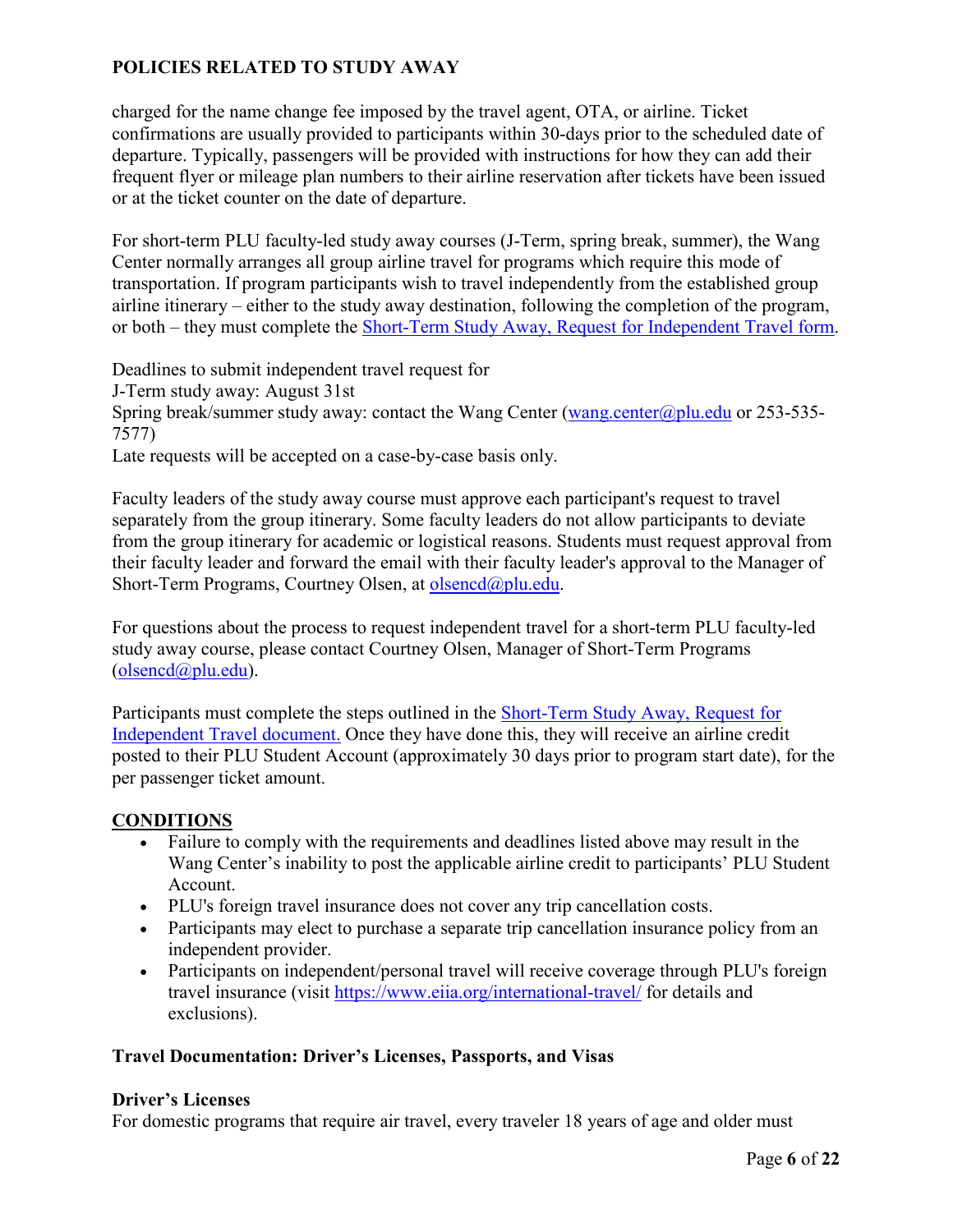provide a REAL ID-compliant driver's license, state-issued enhanced driver's license, or another acceptable form of ID to the Wang Center for ticket issuance. For more information, visit **[the](https://www.tsa.gov/real-id)  [TSA REAL-ID website.](https://www.tsa.gov/real-id)**

#### **Passports**

The 'Passport Copy and Information' pre-departure requirement must be completed by the posted deadline. Students must provide a passport that will remain valid for the duration of their travel. Some countries require passports to be valid at least six months beyond the dates of your program. Additionally, some countries require that passports have two to four blank visa/stamp pages. Some airlines will not allow passengers to board if these requirements are not met. U.S. passport holders, including dual citizens, must use a U.S. passport to enter and leave the United States. Dual citizens may also be required by the other country to use its passport to enter and leave that country.

#### <span id="page-6-0"></span>*Non-US Passport Holders*

We strongly recommend non-U.S. passport holders – this may include those with Deferred Action for Childhood Arrivals [\(DACA\)](http://www.uscis.gov/humanitarian/consideration-deferred-action-childhood-arrivals-daca), Green Card (permanent residents), and International Student visa status, etc. – to seek counsel with an immigration attorney before considering study abroad as an option. Refer to this resource for more details about pursuing study abroad and DACA:

[https://undocu.berkeley.edu/legal-support-overview/travel-for-daca-mented-students/](https://www.google.com/url?q=https://undocu.berkeley.edu/legal-support-overview/travel-for-daca-mented-students/&sa=D&source=editors&ust=1618930076668000&usg=AOvVaw3SeQHL1tZXeZ10DCx8pks3)

For Gateway, Featured, or short-term faculty-led programs where no visa is required for U.S. passport holders, non-U.S. passport holders will be responsible for obtaining and paying the cost of any visas required. For Gateway, Featured, or short-term faculty-led programs where visa costs for non-U.S. passport holders exceed the visa costs for U.S. passport holders, the student is responsible for paying the difference in cost.

### <span id="page-6-1"></span>*Visa Issuance and Reimbursement*

#### <span id="page-6-2"></span>*Gateway Programs*

Most Gateway programs cover all visa related costs in the student's program fee.

The application and receiving process for visas/residence permits will be explained to Gateway program students by the Program Manager and/or Program Director. The Wang Center cannot guarantee that students will receive a visa/residence permit for their chosen program.

#### <span id="page-6-3"></span>*Featured Programs*

For Featured programs where students must pay directly for a visa (not included in the program provider fee), PLU will reimburse up to \$300 of the visa fee. In order to receive reimbursement, students must submit a receipt/documentation to the Wang Center by the deadline stated by their PLU Study Away Advisor. PLU will not cover travel, processing fees, or mail costs.

Featured program students are responsible for applying for and receiving their visa/residence permit. Wang Center staff do not provide guidance in this process; the student is encouraged to ask their Program Provider for assistance with the application process. The Wang Center cannot guarantee that students will receive a visa/residence permit for their chosen program.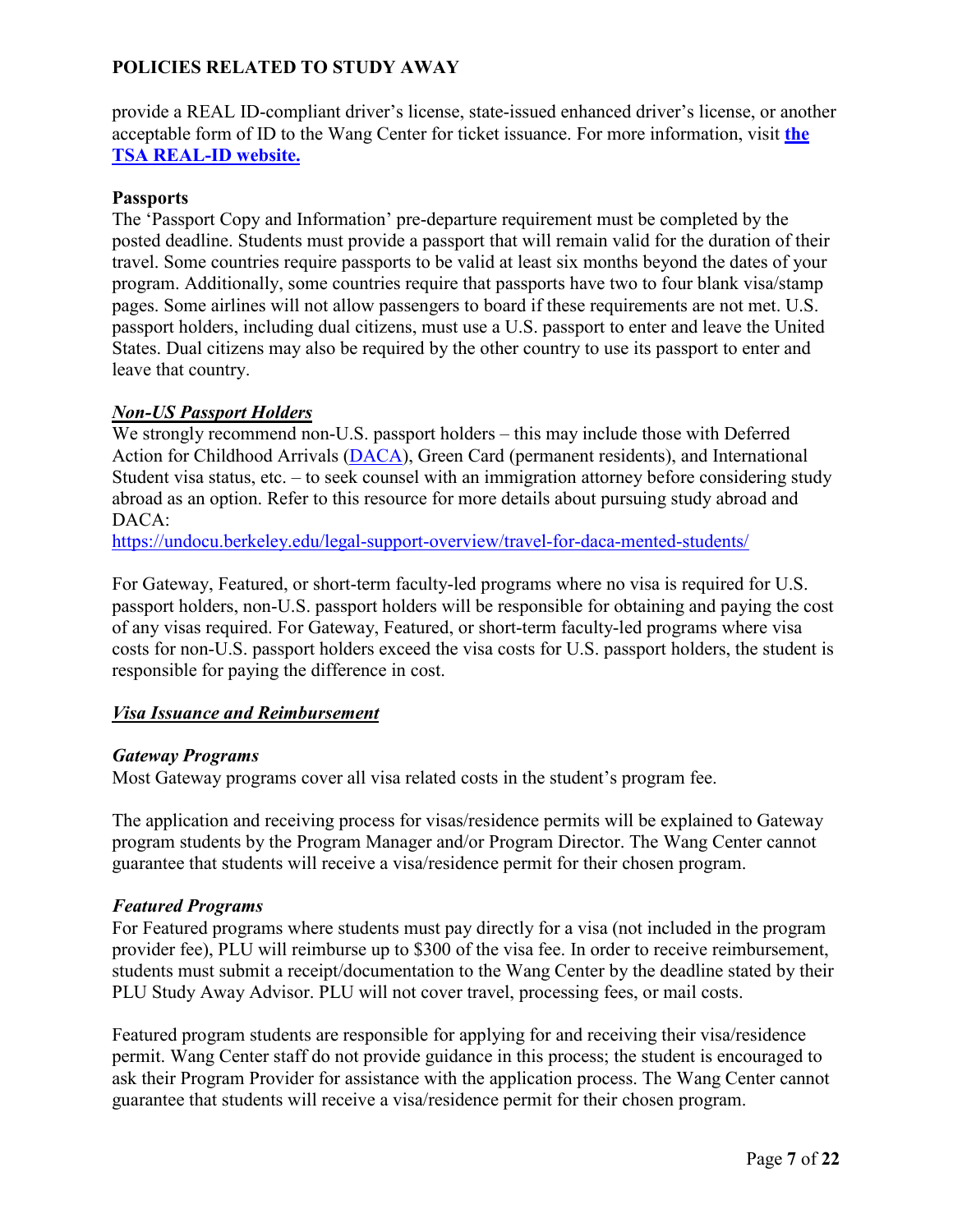#### *Approved Programs*

PLU students who participate in summer or semester Approved programs are responsible for all costs related to getting a visa, figuring out the visa application process, and then applying for the visa. Wang Center staff do not provide guidance in this process; the student is encouraged to ask their Program Provider for assistance with the application process. The Wang Center cannot guarantee that students will receive a visa/residence permit for their chosen program.

#### *Short-Term Faculty-Led Programs*

For program destinations that require US passport holders to have a visa, the Wang Center will facilitate the visa application process and will cover visa application fees. For program destinations that require non-US passport holders to have a visa, students are responsible for acquiring their own visa. In these cases, the Wang Center will provide documentation upon request such as a letter of support, airline ticket confirmation, hotel confirmation, insurance verification, etc.

### **V. CELL PHONES**

<span id="page-7-0"></span>As part of PLU's commitment to student safety and security, PLU requires that all students have a working cell phone capable of making and receiving both local and international calls throughout the duration of the program. While alternative communication methods that rely on Wi-Fi can be free or cheaper than cell service, i.e. FaceTime, Skype, WhatsApp, etc., those do not meet emergency communication needs.

### <span id="page-7-1"></span>**VI. COMMITMENT TO DIVERSITY**

The Wang Center for Global and Community Engaged Education seeks to bring diverse individuals together to learn from one another in off-campus global and local settings and through programming focused on pressing world issues. In addition to strategic and ethical outreach, we aim to provide guidance, support, and resources to foster an inclusive environment for PLU students, faculty and staff members of all backgrounds and identities to reach that goal.

The following list includes some, but not all, ways the PLU community may experience the fulfillment of the above statement.

- The creation and maintenance of PLU's [Study Away Identities Resources](https://www.plu.edu/studyaway/studyabroad/identity-resources/) webpage
- Individualized advising which explores the many intersecting realities and identities of PLU students (See the ['evaluate'](https://www.plu.edu/studyaway/evaluate/) webpage for questions prompting one's personal exploration)
- General and program-specific pre-departure training
- Workshops led and organized by cross-campus partners specializing in historically-based systems of inequality
- Faculty leader, on-site staff/faculty, and program assistant preparation that is rooted in inclusive excellence

# <span id="page-7-2"></span>**VII. ELIGIBILITY AND APPLICATION PROCESS**

To be considered for study away programs, students must meet or exceed the following standards: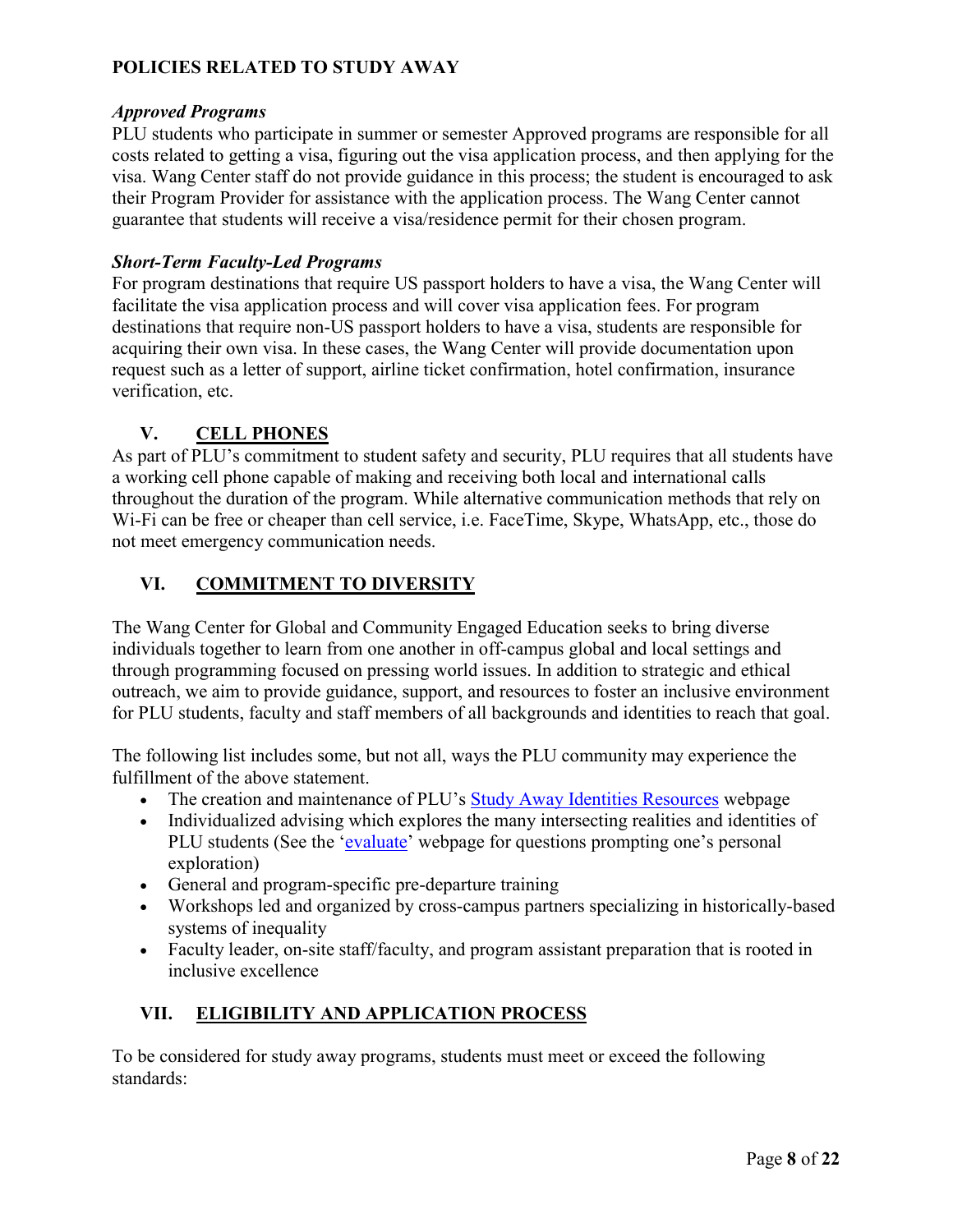For *all study away programs* – students must be currently enrolled at PLU and be in [good](https://www.plu.edu/catalog-2020-2021/undergraduate-program/#good-standing)  [standing](https://www.plu.edu/catalog-2020-2021/undergraduate-program/#good-standing) and remain in good standing before and during program participation. Additionally, students must receive financial clearance and the university requires their health and conduct record are evaluated for study away readiness. Program acceptance is conditional pending final determination of good standing, clearance, and evaluations as described prior to the program start date.

Both before and during the program, the Wang Center collaborates with other University offices such as Student Financial Services, Student Rights and Responsibilities, Counseling, Health, and Wellness Services, the Registrar's Office, and the Business Office to determine good standing. Should the good standing of a student be in question before or during the program in which they are participating, the Executive Director of the Wang Center will convene the Study Away Consultation Committee on an as-needed basis. This committee is made up of representatives from the aforementioned University offices and other relevant departments as necessary. The Study Away Consultation Committee's purpose is to provide the Wang Center with a recommendation regarding individual students whose good standing status is in question either before or during the program.

For *short-term study away programs* – students must successfully complete a minimum of one semester at PLU prior to studying away, be in good standing and meet all other prerequisites specific to the program. Eligibility of Transfer Students to participate in short-term programs will be determined as outlined in the section on Transfer Students. Students who are re-applying for a program they've already participated in will have lowest priority and may be offered a place on the program's waitlist.

For *semester and full-year study away programs* – students must have completed two or more semesters of study at PLU by the time the program will begin (exceptions apply for Transfer Students and some programs require Junior standing or above), meet the minimum GPA requirement for the program (specifics below), meet all other prerequisites specific to the program; and must be enrolled at PLU in the semester immediately preceding the program start date. Exceptions will be considered on a case-by-case basis for students with a GPA lower than the documented minimum. During application review, Wang Center staff will work with program providers and determine eligibility.

Acceptance to semester study away programs may be limited by several factors. Students who are re-applying for a program they've already participated in will have lowest priority and may be offered a place on the program's waitlist. In cases where student demand exceeds capacity, the following criteria will be applied in determining the final selection. Students could be placed on a waitlist, with the possibility of later being accepted to the program.

### **Priority will be given to applicants:**

- Who submit strong applications (see below)
- Who haven't studied away for a semester before
- For Semester rather than full Academic Year
- Whose academic interests align with the program's academic themes and opportunities
- With Major/Minor that requires study away (Global Studies)
- Of language immersion programs
- For Gateway over Featured and Approved Semester programs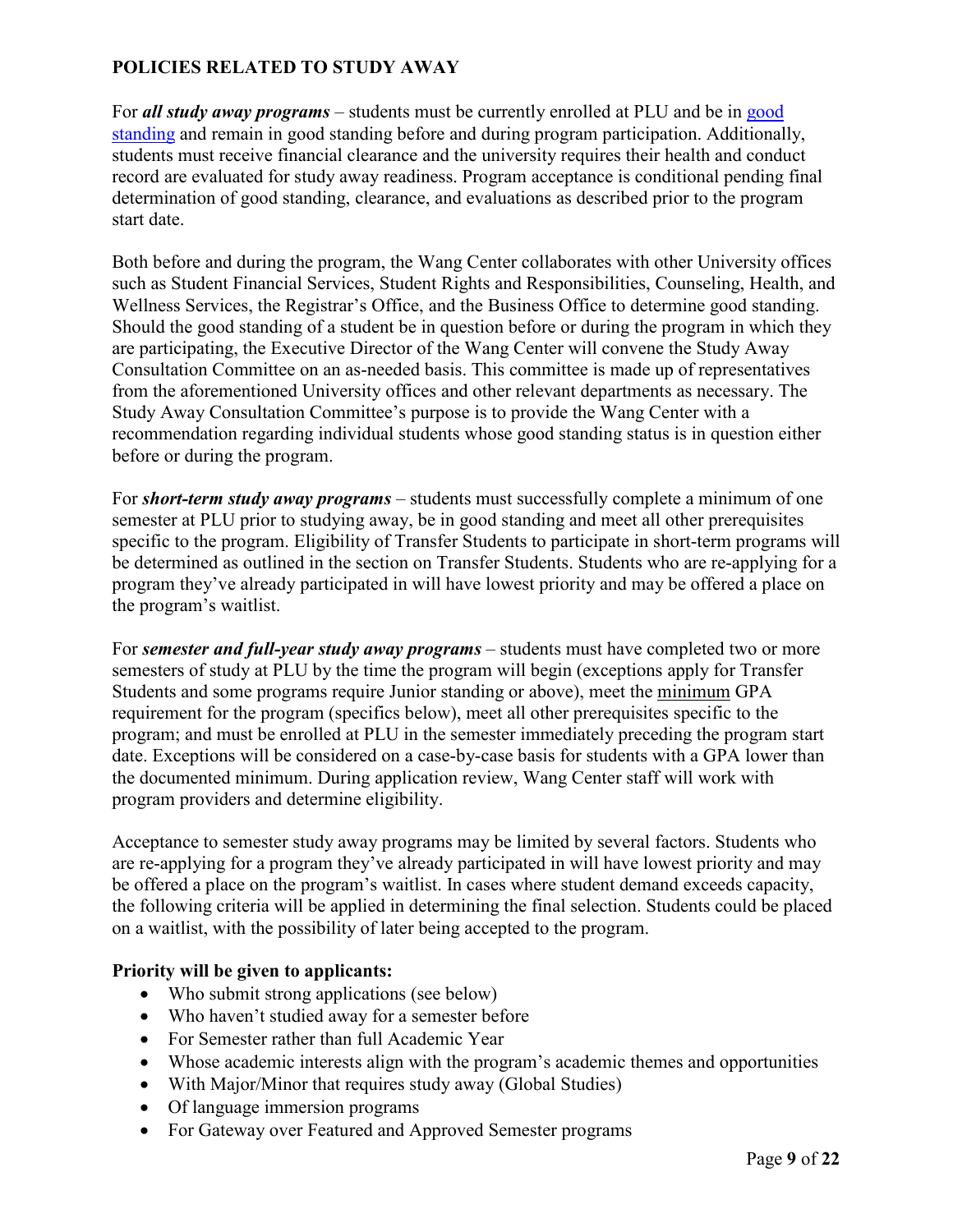#### **Qualities demonstrated by strong applicants:**

- Academic readiness
- Academic fit (i.e. meets Major/Minor/Gen Ed or other personal or professional goals)
- Motivation, intellectual curiosity, prior engagement with the site or program's academic goals
- Responsibility, maturity, patience, flexibility, humor, good judgement, empathy
- Interpersonal skills, including sensitivity to others' diverse perspectives and experiences
- Desire to understand and engage with other cultures
- Strong Academic/Professional recommendations

#### **Applicants must:**

- Be in good standing
- Meet any additional program requirements, if any (such as a language level prerequisite, if applicable)
- Fulfill GPA requirement (see below)

| Program                                                                                                                            | <b>Cumulative</b><br><b>GPA</b><br>Requirement | Program                                        | <b>Cumulative</b><br><b>GPA</b><br>Requirement |
|------------------------------------------------------------------------------------------------------------------------------------|------------------------------------------------|------------------------------------------------|------------------------------------------------|
|                                                                                                                                    |                                                |                                                |                                                |
| Chengdu, China                                                                                                                     | $2.7, 3.0$ preferred                           | IAU Aix-en-Provence,<br>France                 | 2.5                                            |
| Oaxaca, México                                                                                                                     | 3.0                                            | <b>CIEE</b> Costa Rica                         | 2.5                                            |
| Oslo, Norway                                                                                                                       | $2.7, 3.0$ preferred                           | CIEE Seoul, South Korea                        | 2.5                                            |
| <b>IHON-Oxford</b>                                                                                                                 | 3.0                                            | SIT Study Abroad<br>(select Featured programs) | varies by<br>program, check<br>website         |
| Bø/Vestfold,<br>University of<br>Southeastern Norway                                                                               | $2.7, 3.0$ preferred                           | University of Tasmania                         | 2.5                                            |
| Trinidad & Tobago                                                                                                                  | $2.7, 3.0$ preferred                           | Victoria University of<br>Wellington           | 2.6                                            |
| Windhoek, Namibia                                                                                                                  | $2.7, 3.0$ preferred                           | IES Berlin, Milan, or Vienna                   | 2.75                                           |
| ILACA Granada,<br>Spain                                                                                                            | $2.7, 3.0$ preferred                           | <b>CYA</b> Greece                              | 2.5                                            |
| GEO London,<br>England                                                                                                             | 2.5                                            | University of Aberdeen,<br>Scotland            | 3.0                                            |
| 2.7 minimum, 3.0 strongly preferred<br><b>Approved Programs</b><br>(each approved program may also have their own GPA requirement) |                                                |                                                |                                                |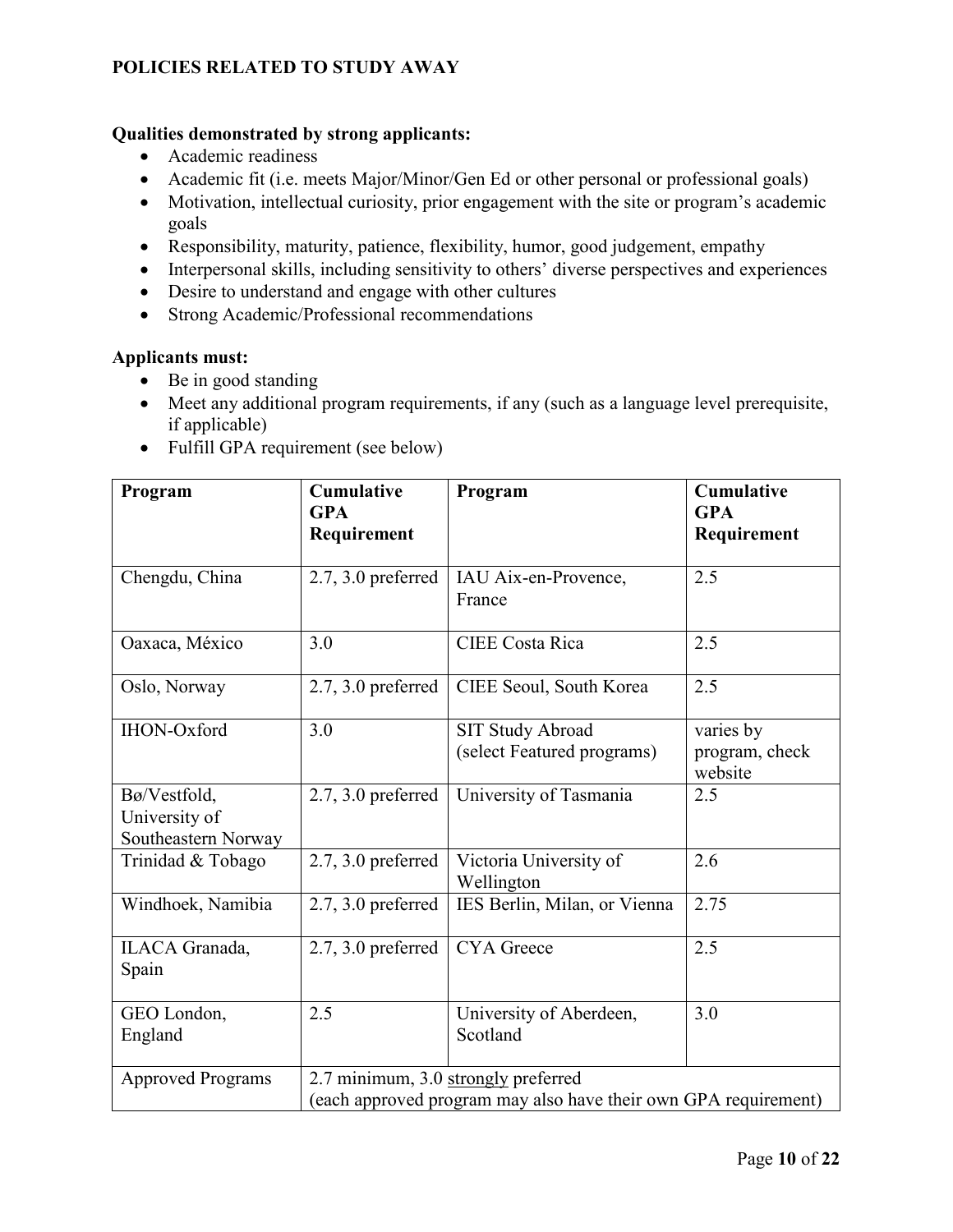The application process generally includes an online application, essays, recommendations, a transcript, an advising session, and/or an interview. Additionally, students applying to Featured/Approved programs must complete the program provider's application requirements.

PLU application deadlines are based on the term spent studying away. Deadlines are as follows: Summer term – March  $15<sup>th</sup>$ Fall, Spring, Full-year – March  $15<sup>th</sup>$ J-Term – April  $15<sup>th</sup>$ Spring Break – Varies

Some programs may have extended deadlines; this will be reflected on the PLU Terra Dotta database.

Program providers may have their own application deadlines. The student should verify these deadlines on the program provider website. The student must apply to PLU before they will be approved to study away with the program provider.

#### <span id="page-10-0"></span>*First-Year Students and Study Away*

All First Year students are required to enroll in a four-credit course during January Term (J-Term) (either on-campus or through off-campus/study away). During their first J-Term, First Year students are exposed to the best of PLU: experiential learning; intensive classes; cocurricular programs; global education. While some J-Term study away courses have prerequisites or students with advanced class standing may have priority, most are open to First-Year students on a space-available basis. Once a new First-Year student has been accepted to PLU, paid their deposit to PLU as their commitment to enroll, and has been issued a PLU ePass, they may apply for any J-Term study away course for which they meet eligibility requirements and which has space availability. The J-Term study away application process is the same for First-Year students, with only one exception regarding the required recommendation. New First-Year students may request a recommendation from their high school teacher, community college instructor, or PLU Admission Counselor in lieu of requesting a recommendation from a PLU professor.

First-Year students are not normally eligible to participate in any semester-long study away programs, but are encouraged to meet with a Study Away Advisor to begin planning for a study away experience during their Sophomore/Junior/Senior years.

### <span id="page-10-1"></span>**VIII. FINANCES: FEES, FINANCIAL AID, CANCELLATION & WITHDRAWAL**

### <span id="page-10-2"></span>*Application Fee*

To complete an application for any study away program, students must pay a \$50 non-refundable application fee, unless otherwise specified. Students participating in multiple programs within the same academic year are required to pay separate application fees for each program. **Third party Featured or Approved program providers may require an additional application fee.** 

### *Confirmation Fee*

For Approved semester programs, any confirmation deposit must be paid directly to the provider. The confirmation deposit usually ranges from \$300–500.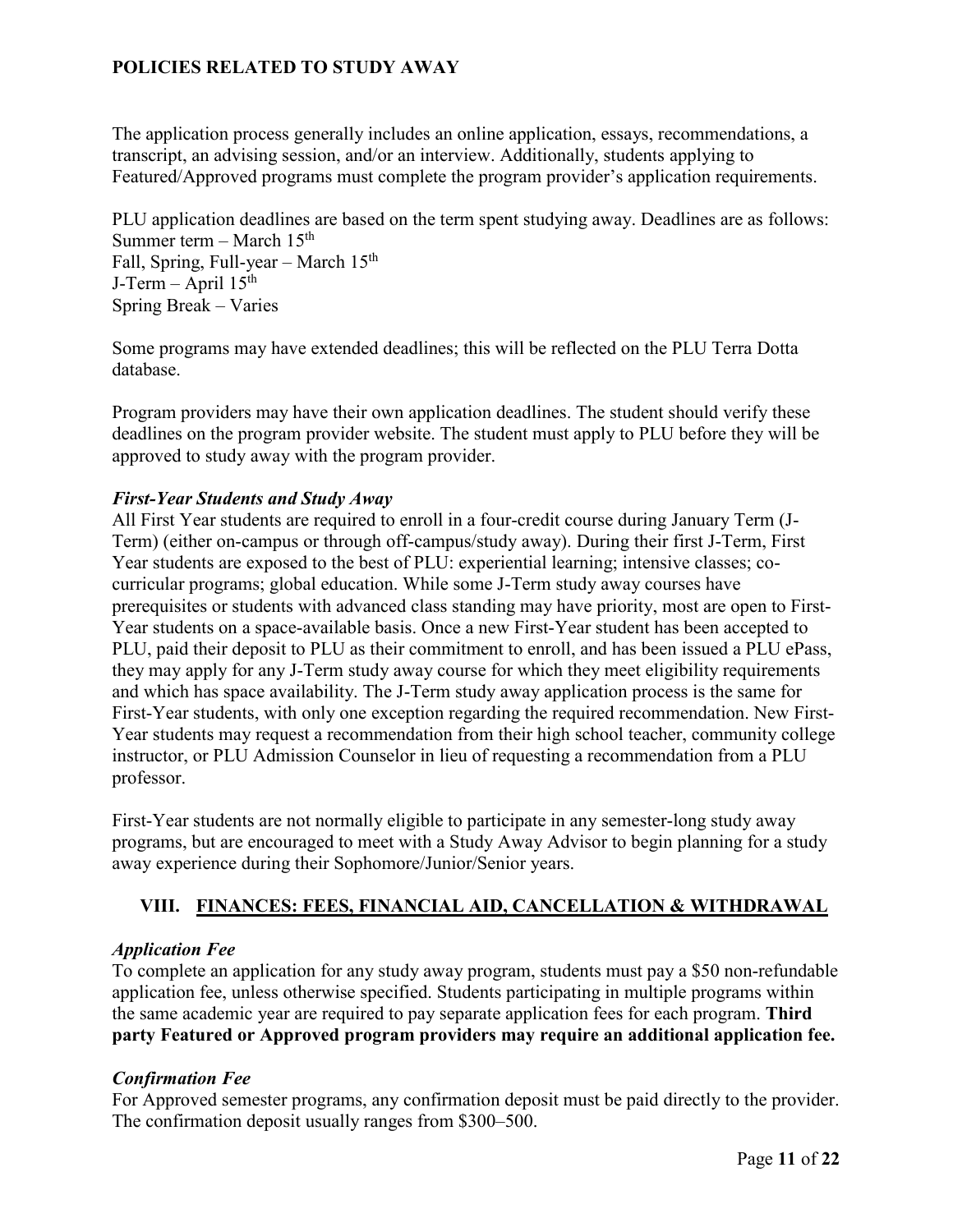#### <span id="page-11-0"></span>*Program Costs – Gateway*

The cost to participate in Gateway semester study away programs typically includes:

- The PLU comprehensive fee, which is based on the rate for PLU tuition, room  $\&$ board.
	- o The fee covers study away tuition/education expenses, housing, most meals, some study tours/excursions, international travel insurance, flight credit up to \$750, and visa (if required, see Visa Issuance  $\&$ [Reimbursement\)](#page-6-2)
- Additional out of pocket expenses may include, but are not limited to, passport, partial round-trip international air travel (after the \$750 flight credit), baggage fees, independent travel, meals not included in the program, cell phone and usage fees, medical costs, personal spending money, additional visa expenses and recommended or required immunizations.

#### **List of Gateway Programs for 2022-2023 Academic Year**

| Gateway                                                     |  |  |
|-------------------------------------------------------------|--|--|
|                                                             |  |  |
| Chengdu, China – suspended for Fall 2022                    |  |  |
| Oaxaca, Mexico                                              |  |  |
| Oslo, Norway                                                |  |  |
| University of Southeastern Norway (Vestfold or Bø campuses) |  |  |
| Trinidad & Tobago                                           |  |  |
| Windhoek, Namibia                                           |  |  |
| <b>IHON-Oxford</b> , England                                |  |  |

### <span id="page-11-1"></span>*Program Costs –Featured*

The cost to participate in Featured semester study away programs typically includes:

- The PLU comprehensive fee, which is based on the rate for PLU tuition, room  $\&$ board.
	- o The fee covers study away tuition/education expenses, housing, most meals, international travel insurance, and visa (if required, see [Visa](#page-6-3)  [Issuance & Reimbursement\)](#page-6-3)
- Additional out of pocket expenses may include, but are not limited to, passport, round-trip international air travel baggage fees, independent travel, meals not included in the program, cell phone and usage fees, medical costs, personal spending money, additional visa expenses and recommended or required immunizations.

#### **List of Featured Programs for 2022-2023 Academic Year**

| Featured                           |                                                    |  |  |  |
|------------------------------------|----------------------------------------------------|--|--|--|
| CIEE Costa Rica – Tropical         | IES Milan, Italy – Music: Voice, Composition $\&$  |  |  |  |
| Ecology & Conservation;            | Instrumental                                       |  |  |  |
| Sustainability $&$ the Environment |                                                    |  |  |  |
| CIEE Seoul, South Korea - Arts     | IES Vienna, Austria – Music; Psychology and Social |  |  |  |
| and Sciences                       | Sciences                                           |  |  |  |
| College Year in Athens (CYA)       | ILACA Granada, Spain                               |  |  |  |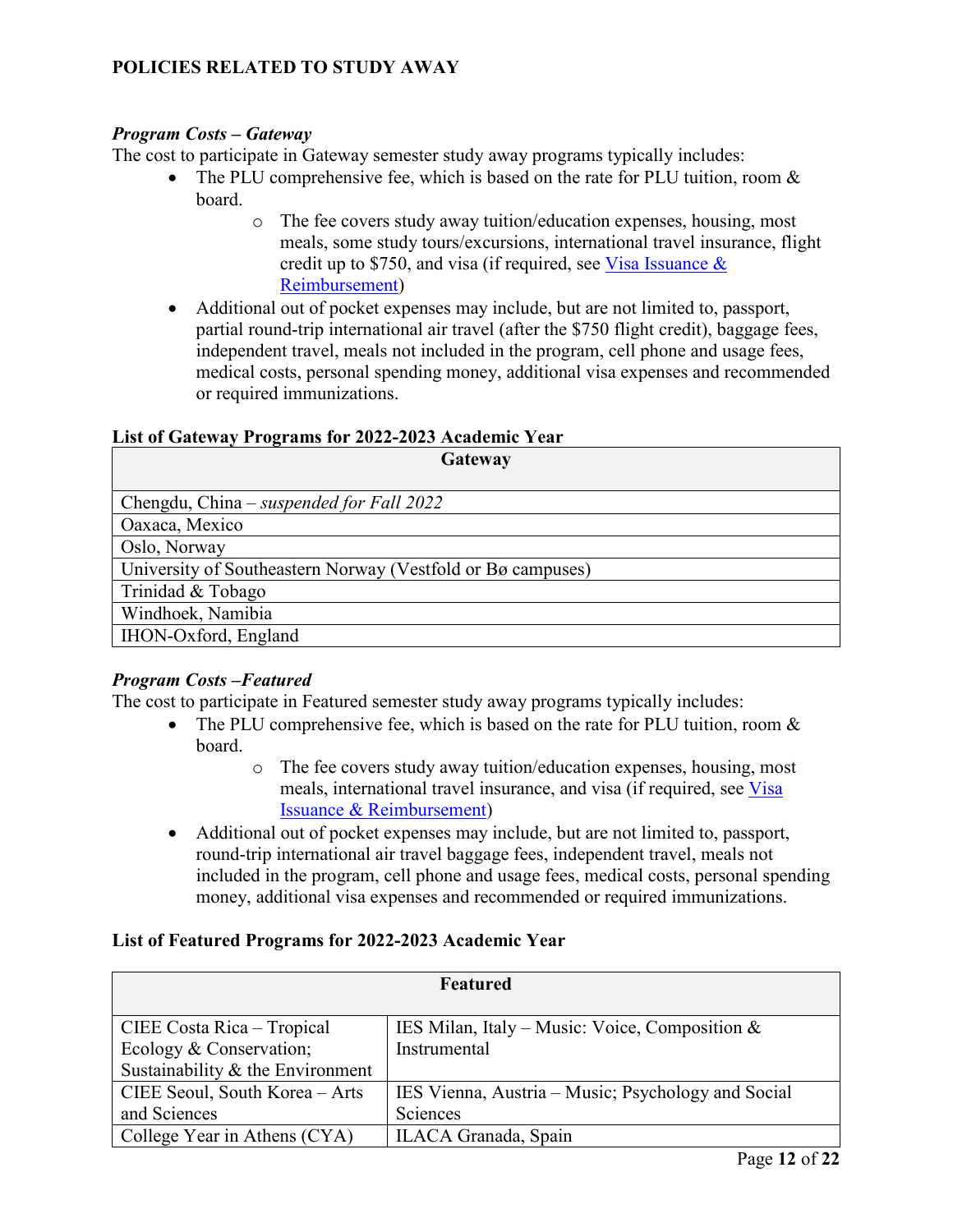| GEO London (with or without)      | SIT Study Abroad – select programs only; see        |
|-----------------------------------|-----------------------------------------------------|
| internship) Liberal Arts; Gender, | https://www.plu.edu/studyaway/studyabroad/semester- |
| Race and Class Studies; Business  | programs/sit-programs/ for complete list            |
| IAU Aix-en-Provence, France -     | University of Aberdeen, Scotland                    |
| French Honors Program,            |                                                     |
| Humanities and Social Sciences,   |                                                     |
| Fine Arts, Business and           |                                                     |
| <b>International Relations</b>    |                                                     |
| IES Abroad Shanghai, China -      | University of Tasmania, Australia                   |
| Economy, Business & Society       |                                                     |
| IES Berlin, Germany - Language    | Victoria University of Wellington, New Zealand      |
| and Area Studies                  |                                                     |

### <span id="page-12-0"></span>*Program Costs –Approved*

The cost to participate in **Approved third-party programs** varies by program. The cost to participate in these study away programs typically includes, but is not limited to:

- The program fee, as published by the provider (includes international travel insurance)
- A PLU administrative fee\* of \$1,500 for semester, \$3,000 for full-year, or \$200 for summer programs
- Additional out of pocket expenses may include, but are not limited to, passport and visas (including travel to consulate), residence permits, round-trip international air travel, baggage fees, independent travel, housing deposits and/or surcharges, program excursions, lab or science course fees, optional add-ons and other program-specific surcharges, meals not included in the program/supplemental meal plans, cell phone and usage fees, medical costs, personal spending money, recommended or required immunizations, health plan deductibles, optional study tours, and local transportation to/from classes and optional trip cancellation insurance.

*\*The administrative fee covers direct services by PLU and the Wang Center in support of the study abroad experience. This includes membership dues, promotion, orientation and reentry expenses, and program development.* 

### <span id="page-12-1"></span>*Program Costs – PLU Short-Term Faculty-Led*

The cost to participate in PLU short-term faculty-led programs varies by program. The program fee is an additional cost billed to student accounts and typically includes airfare, ground transportation, lodging, some meals, study tours/entrance fees, and international travel insurance. Additional expenses may include, but are not limited to, passport, baggage fees, meals not included in the program, cell phone and usage fees, medical costs, personal spending money, recommended or required immunizations, and optional trip cancellation insurance. For select courses, group fundraising is available whereby student accounts may be charged a reduced final program fee based on group fundraising efforts. Payment is due prior to the program start date, unless the student has arranged a payment plan in advance through Student Financial Services

Full Time Status: If undergraduate students are enrolled full-time (12-17 credit hours) in the fall and/or spring semesters, then J-Term tuition (up to 5 credits) is at no charge. The student then pays the J-Term study away program fee only. Students who are enrolled part-time (0-11 credit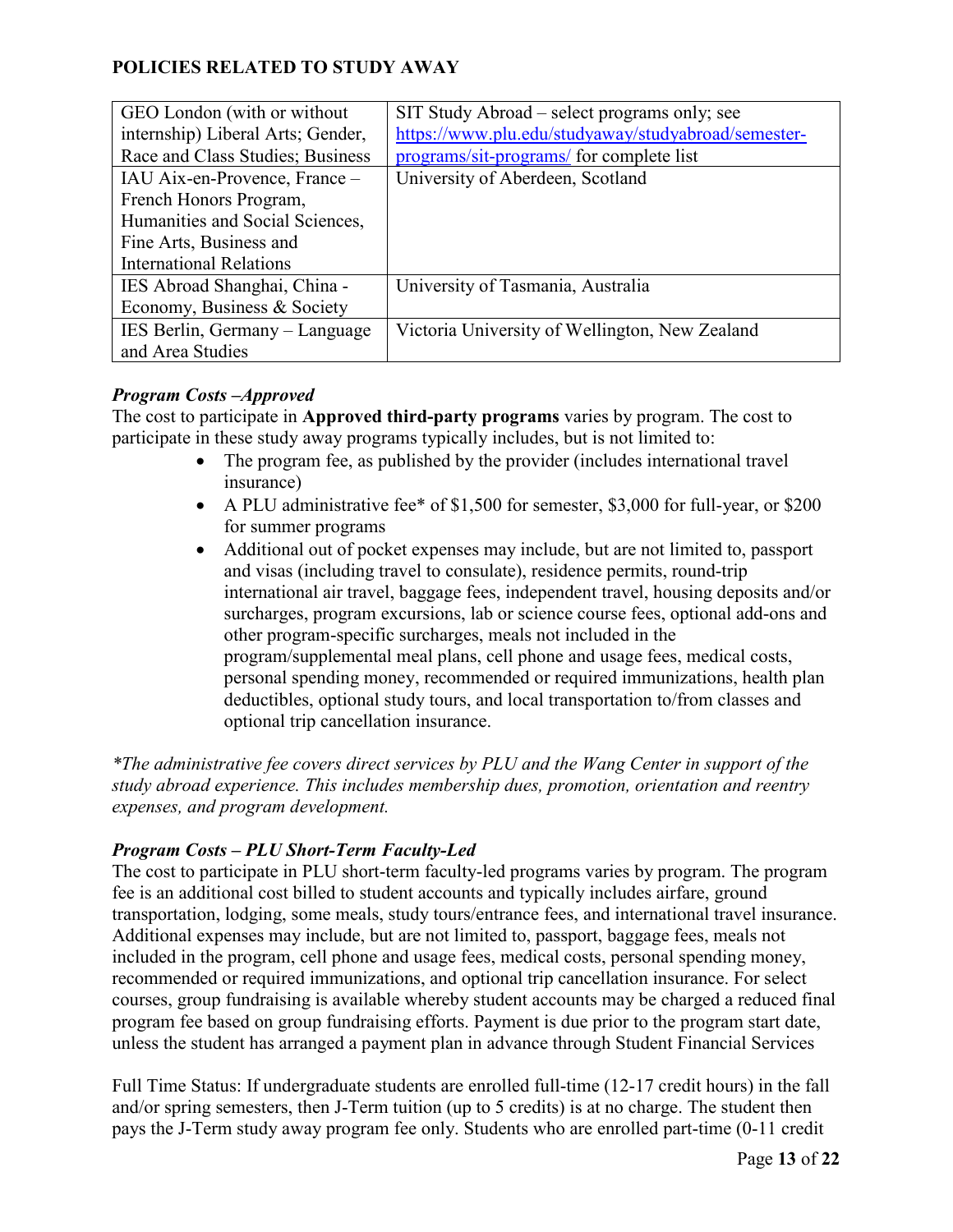hours) during fall and spring semesters will be billed for J-Term tuition and, in addition, will be billed the applicable J-Term study away program fee. The J-Term course fee (\$100 per credit) is not applicable for J-Term study away programs.

### <span id="page-13-0"></span>*Financial Aid*

Financial aid will remain uninterrupted for students participating in all PLU Gateway programs and for students participating in their first Featured program. This includes state and federal financial aid (with the exception of work-study), university grants and scholarships, and government loans. Other outside scholarships, grants and loans may not apply. Students must meet with their Student Financial Services Specialist in order to participate in a semester or fullyear year study away program.

Financial aid for students participating in their first Approved program will be adjusted based on program cost. For Approved programs with a cost that is less than the PLU comprehensive fee, PLU gift aid will be reduced accordingly. For students participating in Approved programs with a cost that is more than the PLU comprehensive fee, PLU gift aid will remain unchanged.

Students may only utilize their PLU financial aid for one Featured or one Approved program throughout their academic career at PLU. Students may continue to participate in multiple PLU Gateway programs while receiving full PLU financial aid.

Should a student wish to participate in a second Featured or Approved program, the student will forfeit all PLU based scholarships for the semester. Students pursuing credits towards their degree program retain their eligibility for state and federal aid financial aid.

### <span id="page-13-1"></span>*Tuition Exchange & Tuition Remission*

Tuition exchange & tuition remission benefits do not apply to semester study away, except for PLU Gateway programs. Tuition exchange students accepted for these PLU-directed opportunities must pay for housing, meals, and all additional expenses associated with participation, including a supplemental fee for internships. Tuition exchange benefits do not apply to any other study away programs offered through third party providers, consortia, etc., as indicated in the Tuition Exchange offer letter. Students who receive tuition exchange or tuition remission benefits are eligible to participate in PLU short-term faculty-led study away courses. Their cost to participate is the published study away program fee.

### <span id="page-13-2"></span>*Participant Removal from Program*

PLU reserves the right to decline an application for off-campus study. PLU further reserves the right to cancel the participation of an accepted student before departure or during the program. Failure to complete [pre-departure requirements](#page-19-2) may result in removal from a program. In such a case, the student is responsible for fees as determined by the withdrawal policy.

Students who are dismissed from off-campus study because of unacceptable personal behavior and/or academic performance are responsible for 100% of the program fee and may not receive academic credit. Students are responsible for making travel arrangements and are responsible for the associated cost of travel changes. The Wang Center may request a copy of the final itinerary from the dismissed student.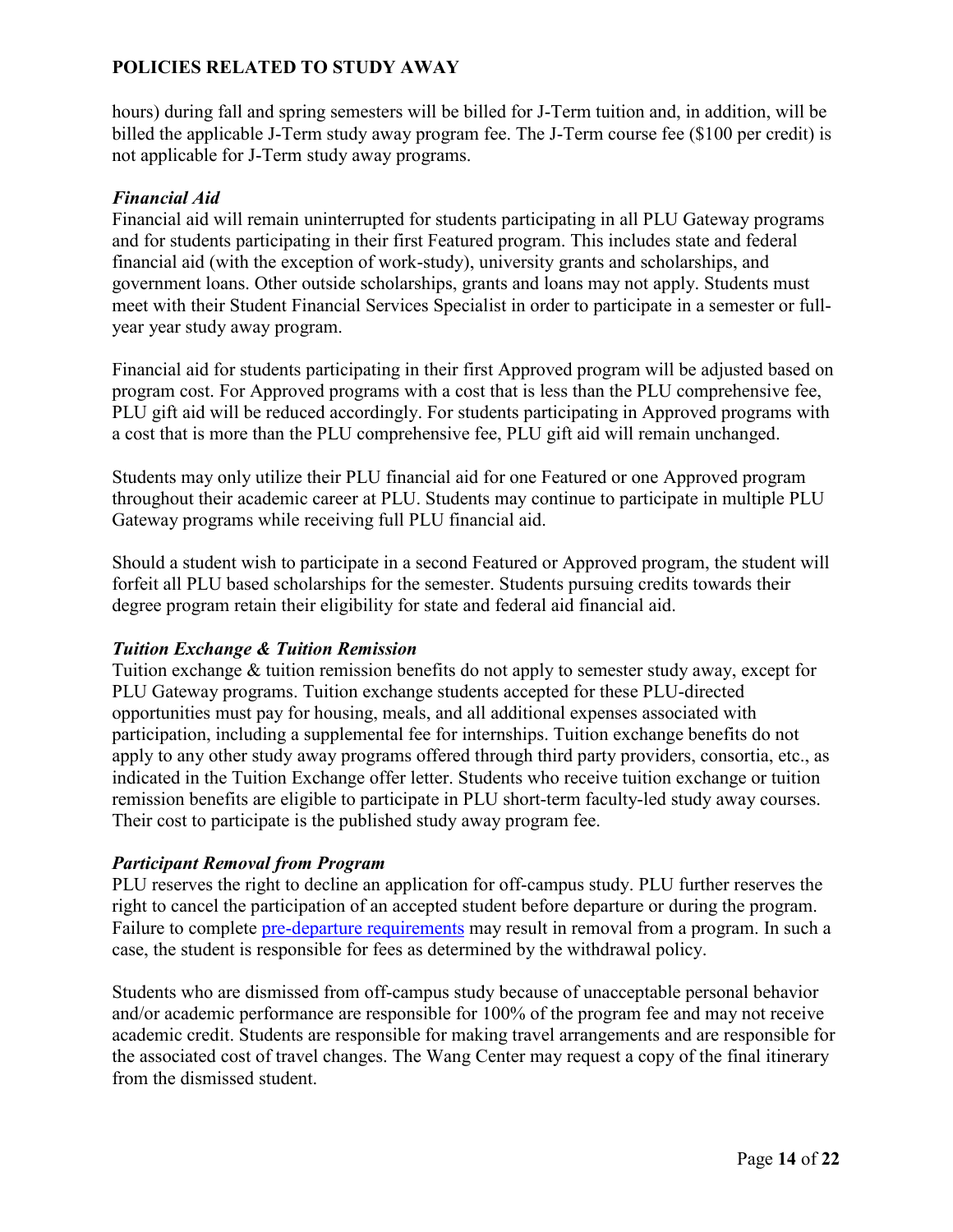#### <span id="page-14-0"></span>*Cancellation of a Program/Course*

Pacific Lutheran University reserves the right to cancel a program/course at any time. Should circumstances require that PLU cancel a program/class, students will be notified immediately. The timing and cause of the cancellation will determine the exact amount of the refund; all efforts will be made for a full refund on behalf of the student. If a student wishes to apply for a different study away program within the same term and/or academic year, the application fee payment can be transferred to the new application.

#### <span id="page-14-1"></span>*Deferrals*

The Wang Center will evaluate requests for program deferral on a case by case basis.

#### <span id="page-14-2"></span>*Waitlist*

Students who have been offered a spot on the waitlist for a study away program will not normally complete any post-decision requirements until after they have been accepted to the program. Students should promptly notify the Wang Center at wang center  $\omega$  plue du if they wish to remove their name from a program's waitlist. For semester study away programs, the Wang Center will inform students of the date they can expect to know if their status changes. For J-Term study away programs, the waitlist will become void on October 31st.

#### <span id="page-14-3"></span>*Withdrawal*

The Wang Center must be notified in writing of intent to withdraw from a program or course.

#### *Gateway Semester Programs*

Students who withdraw their participation *before* the dates listed below will forfeit their \$50 application fee.

Students who withdraw their participation *after* the dates listed below will forfeit their initial payment (\$50 application fee) AND will be charged an additional \$600 cancellation fee AND will be charged for any funds already expended on their behalf (e.g. airline and/or other travel tickets, deposits, visa fees, meal advances, etc.)

Fall term / full-year – April 15 Spring term – May 6 IHON-Oxford Fall and Spring term – May 6

IHON-Oxford students who withdraw *after* June 1 for Fall semester or November 1 for Spring semester will incur an additional \$300 cancellation fee.

Students withdrawing after the program start date will be responsible for 100% of the program fee as billed to their student account; an exception will be made for students who withdraw in time to return to campus and enroll full time at PLU for the same semester, in which case the student will forfeit their initial payment (\$50 application fee) AND will be charged a \$600 cancellation fee AND will be charged for any funds already expended on their behalf (e.g. airline and/or other travel tickets, deposits, visa fees, meal advances, etc.)

*Global Scholar Award Recipients:* Receipt of the Global Scholar Award to qualified students is contingent upon participation in the study away program. See Global Scholar Award acceptance letter for further details. This award is not transferable to other programs or for other financial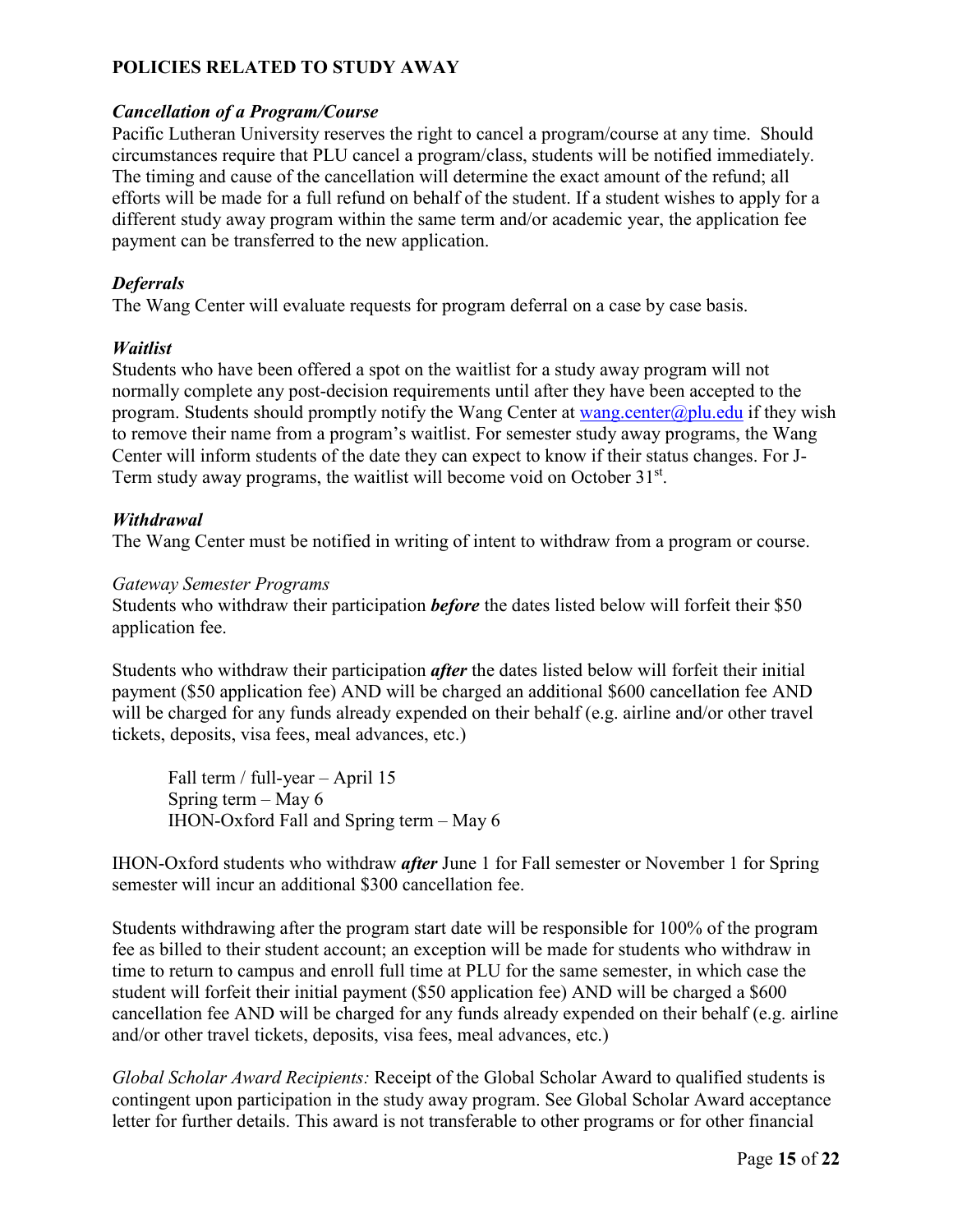needs. Students who receive a Global Scholar Award are responsible for reimbursing the University for the Award if they withdraw, cancel, are dismissed, or are unable to participate for any reason.

#### *Featured Semester Programs*

Students who withdraw their participation *before* the dates listed below will forfeit their \$50 application fee.

Students who withdraw their participation *after* the dates listed below will forfeit their initial payment (\$50 application fee) AND will be charged an additional \$600 cancellation fee AND will be charged for any funds already expended on their behalf (e.g. airline and/or other travel tickets, deposits, visa fees, meal advances, program provider fees, etc.)

Fall term – April 15 Spring term – May 6

Students withdrawing after the program start date will be responsible for 100% of the program fee as billed to their student account; an exception will be made for students who withdraw in time to return to campus and enroll full time at PLU for the same semester, in which case the student will forfeit their initial payment (\$50 application fee) AND will be charged a \$600 cancellation fee AND will be charged for any funds already expended on their behalf (e.g. airline and/or other travel tickets, deposits, visa fees, meal advances, program provider fees, etc.)

Any cancellation and withdrawal policies from the program provider will also apply. Students should contact the program provider for specific details.

*Global Scholar Award Recipients:* Receipt of the Global Scholar Award to qualified students is contingent upon participation in the study away program. See Global Scholar Award acceptance letter for further details. This award is not transferable to other programs or for other financial needs. Students who receive a Global Scholar Award are responsible for reimbursing the University for the Award if they withdraw, cancel, are dismissed, or are unable to participate for any reason.

### *Approved Programs*

Withdrawal from an Approved program always results in forfeiting the \$50 application fee. Students who withdraw their participation *after* the dates listed below will be charged a \$600 cancellation fee for semester programs and a \$200 cancellation fee for [summer programs](#page-21-1) by PLU.

Summer term – May 1 Fall term – April 15 Spring term – May 6

Cancellation and withdrawal policies from the Program Provider will also apply. Students should contact the Program Provider for specific details.

### *Withdrawal: Registration and Grading*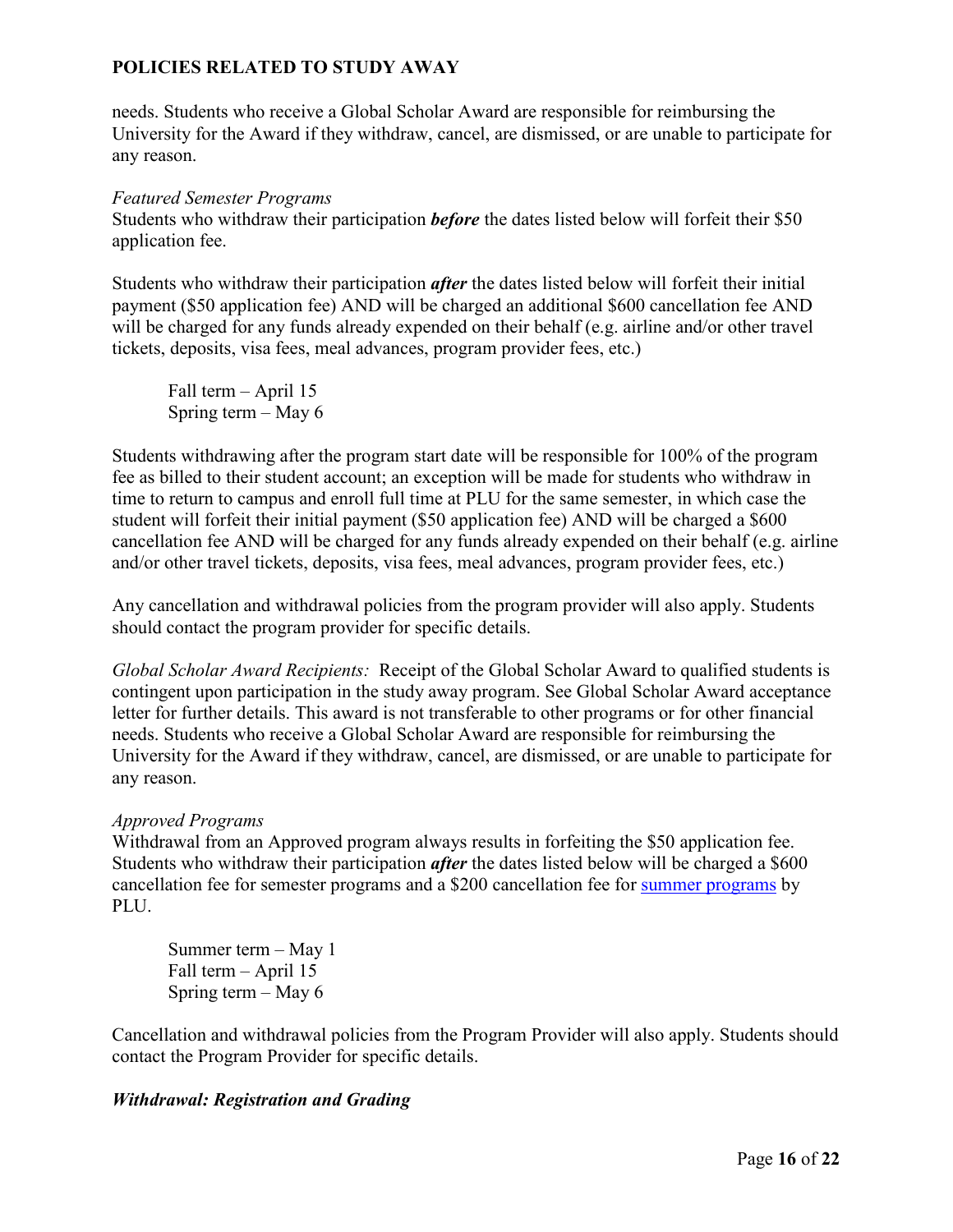Students withdrawing after their study away program start date that are unable to return to the PLU campus to enroll full time for the same semester will receive a grade of Withdrawal (W) for any uncompleted courses *if* they return no more than three months after the program start date (Academic Withdrawal deadline), per the PLU practice on campus.

A student that leaves prior to the end of the program and after the Academic Withdrawal deadline and/or fails to complete and turn in all required academic work prior to departure will receive a failing grade in any outstanding assignments or exams, which may lead to a failing grade in their courses.

#### <span id="page-16-0"></span>*Withdrawal/Registration Timeline – Semester*

Withdrawals prior to program start date, the Wang Center will drop the study away course registration on Banner.

Withdrawals after the program start date and prior to the PLU add/drop date (see PLU Registrar's Office website), the Wang Center will drop the study away course registration on Banner.

Withdrawals after the program start date and after the PLU add/drop date (see PLU Registrar's Office website), receive a grade of Withdrawal (W).

The following circumstances may warrant exceptional approval of a withdrawal after the Academic Withdrawal deadline: a serious accident or illness, mental health crisis, or a family emergency such as death or a serious accident or illness. If, in an emergency, a student needs to depart early or is unable to complete a requirement of one or more courses after the Academic Withdrawal deadline, the student must ask permission from the Program Director (if participating in a PLU Gateway program) who will consult with the Wang Center. In the rare instance that an exception to the Academic Withdrawal policy is granted, PLU will assign one of two grades for courses left uncompleted:

- a grade of Withdrawal (W) if the student leaves the program after the Academic Withdrawal deadline and receives approval from the Wang Center;
- a grade of Incomplete (I) if the student leaves the program after the Academic Withdrawal Deadline and less than two weeks prior to the end of the program, and where academic circumstances allow a student to complete exams or submit final assignments that occur after his/her departure. Under these circumstances, students must receive written approval to be issued an Incomplete (I) for these courses, accompanied by a clear outline of completion requirements and due dates for all missed work.

Student is responsible for withdrawing themselves from their host institution. The Wang Center will not submit any withdrawal notices on behalf of the student.

### *PLU Short-Term Faculty-Led (J-Term, Spring Break and Summer)*

*Cancellation of a program/course:* Pacific Lutheran University reserves the right to cancel a program/class at any time. Should circumstances require that PLU cancel a program/class, students will be notified immediately. The timing and cause of the cancellation will determine the exact amount of the refund.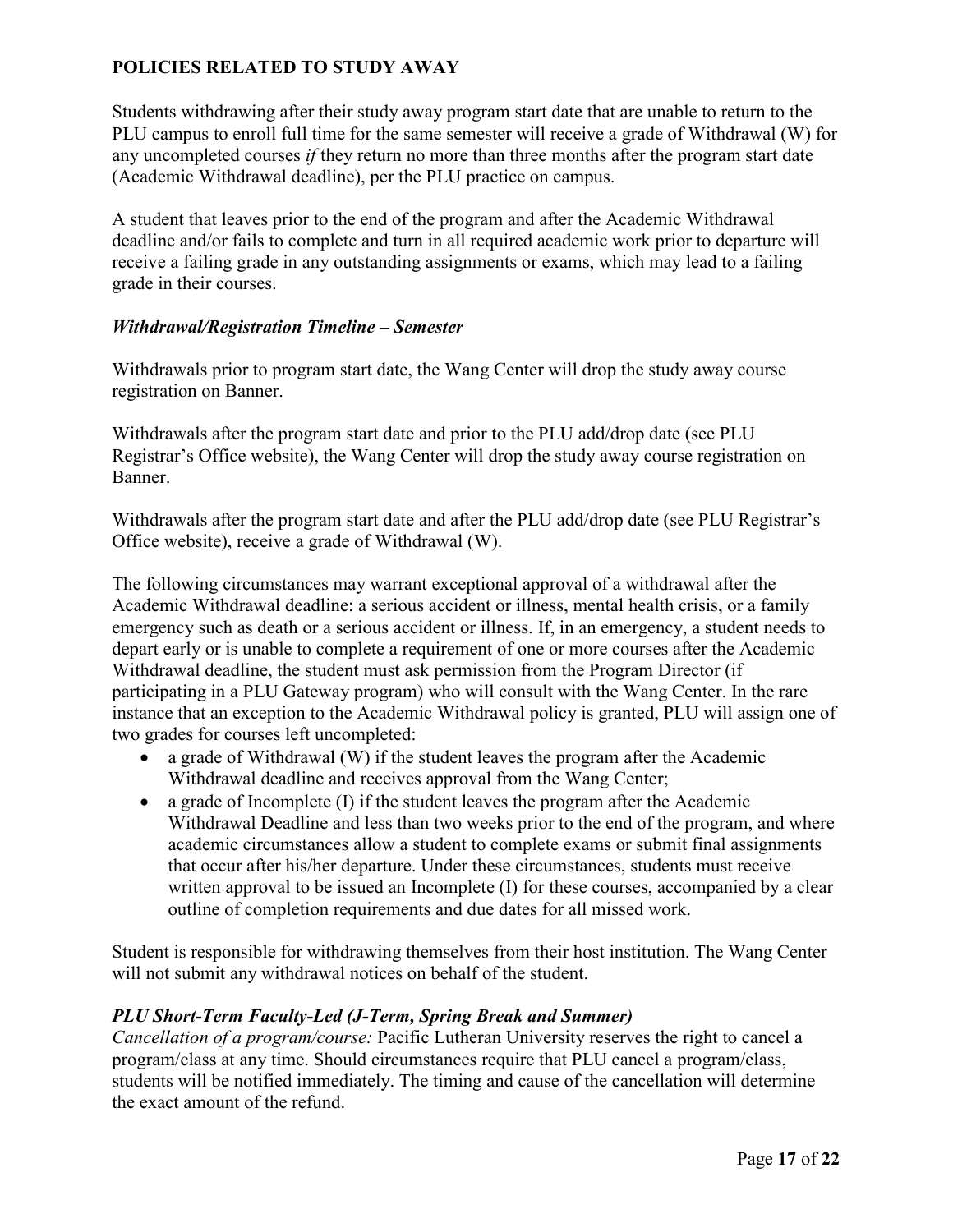*Student withdrawal:* If a student withdraws prior to the commitment deadline (listed on acceptance letter and typically 10 business days following acceptance), the initial \$50 application fee is non-refundable. If a student withdraws after the commitment deadline, a Cancellation Fee of \$300 will be billed to their student account and the \$50 application fee is non-refundable. The Wang Center must be notified in writing of any withdrawal or cancellation of an application. The Wang Center will withdraw the student's application from Terra Dotta.

Students who withdraw their participation from a J-Term study away program after August  $31<sup>st</sup>$ will forfeit their initial payment (\$50 application fee) AND will be charged a \$600 cancellation fee AND will be charged for any funds already expended on their behalf (e.g. airline and/or other travel tickets, deposits, entrance fees, theater tickets, visa fees, lodging, meal advances, etc.). Students who withdraw their participation from a J-Term study away program after December 1<sup>st</sup> are responsible for the full program fee.

### <span id="page-17-0"></span>*Withdrawal/Registration Timeline – PLU Short Term Faculty-Led*

In most cases, the Wang Center registers confirmed students for their PLU short-term faculty-led study away program. For any withdrawals, the student must notify the Wang Center in writing.

- For withdrawals after the student has been registered for the course and before the program start date, a Wang Center staff member will drop the students' course registration in Banner.
- For withdrawals after the program start date and prior to the PLU add/drop date (see PLU Registrar's Office website), the Wang Center will drop the study away course registration in Banner.
- For withdrawals after the program start date and after the PLU add/drop date (see PLU Registrar's Office website), the student must submit the Course Withdrawal form directly to the Registrar's Office and will receive a grade of Withdrawal (W).

*Global Scholar Award Recipients:* Receipt of the Global Scholar Award to qualified students is contingent upon participation in the study away program. See Global Scholar Award acceptance letter for further details. This award is not transferable to other programs or for other financial needs. Students who receive a Global Scholar Award are responsible for reimbursing the University for the Award if they withdraw, cancel, are dismissed, or are unable to participate for any reason.

### **IX. HOUSING DURING STUDY AWAY**

<span id="page-17-1"></span>To provide security and comfort to the greatest extent possible, and to take advantage of cultural opportunities such as home stays, students must reside in the housing accommodations provided by the program. Students may not elect to arrange housing independently, even when this is an option offered through a program provider. Only under very special circumstances, students may petition to the Wang Center to reside in non-program housing. Short-term faculty-led program participants typically reside in shared hotel rooms with other program participants of the sameself-identified gender; all such accommodations contain a sufficient number of single beds based on the number of occupants. Gender inclusive housing or single rooms will be offered whenever possible.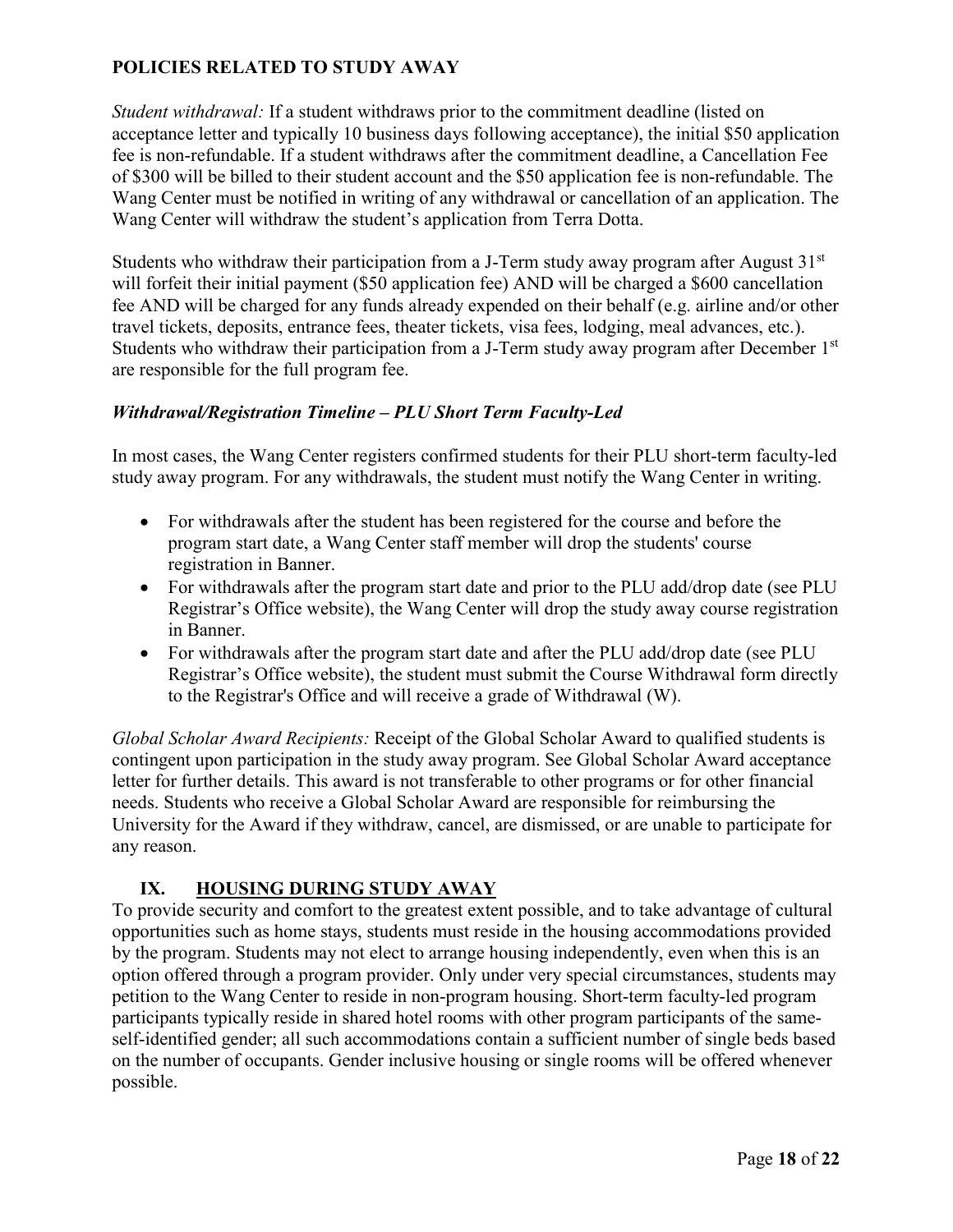When a student selects a single room, they may be charged the single supplement fee. When a student selects a single option and this disrupts the rooming balance, they may be charged a single supplement fee and would also be responsible for the single supplement cost of the rooming imbalance. If students have a special housing need, they should contact the Wang Center and/or their program provider in advance. The Wang Center will work with students on a case by case basis to identify what will be most comfortable and will make every attempt to provide reasonable accommodations. The type of housing is selected with the following in mind: safety, availability, centrality to program activities, and housing that enhances the learning objectives. For many language immersion programs, the Wang Center partners with local housing coordinators to arrange home stays. Study away participants will complete a home stay questionnaire prior to the program start to indicate their living preferences.

### **X. INSURANCE AND HEALTH**

<span id="page-18-0"></span>Students and dependents, if applicable, are required to maintain their domestic health insurance policy while studying away. If they do not have a domestic insurance policy, they are required to purchase short-term domestic insurance for the duration of their study away program. More information can be found here: [https://www.plu.edu/chws/health/insurance-wap-info/whbe/.](https://www.plu.edu/chws/health/insurance-wap-info/whbe/) Additionally, students may not waive out of the PLU Wellness Access Plan while away. More information is available here: [www.plu.edu/health-center/wellness-access-plan/.](http://www.plu.edu/health-center/wellness-access-plan/)

As a member of the EIIA consortium, PLU students receive a supplemental international travel insurance program managed by Generali Global Assistance that includes travel assistance, accident & sickness coverage, emergency evacuation, and repatriation. This insurance is included in the program fees for all PLU international short-term, PLU summer, Gateway, Featured, and Approved semester study away programs. Students will maintain their international travel insurance coverage during any personal travel which immediately follows a PLU study away program.

In the event a student needs medical care, the student should contact Generali Global Assistance  $(+1-240-330-15511441 \text{ or } \text{ops}(\omega)$  gga-usa.com) and they will direct the student to the closest medical facility that practices Western medicine. If Generali has an agreement with the medical facility, they will pay directly for the services. If a student must pay their medical expenses, they should save receipts and any medical paperwork, and open a claim with Generali within 90 days of the event. The claim form is located on the [EIIA International Travel webpage.](https://www.eiia.org/international-travel/) Students can contact PLU's Director of Risk Services for assistance.

More information about Generali Global Assistance can be found here: <https://www.eiia.org/international-travel/>

PLU's travel insurance program provides limited trip cancellation/interruption coverage for medical emergencies. It does not provide coverage for cancellation due to communicable diseases. Trip cancellation insurance is a separate and optional insurance that students may purchase on their own (see [www.insuremytrip.com](https://link.zixcentral.com/u/69218ef8/eq7GiWPq6xGZaUs3g-oQLQ?u=http%3A%2F%2Fwww.insuremytrip.com) to compare CFAR (cancel for any reason) insurance plans. Study away participants may wish to compare trip cancellation vs. CFAR (see [www.insuremytrip.com/travel-insurance-plans-coverages/\)](http://www.insuremytrip.com/travel-insurance-plans-coverages/).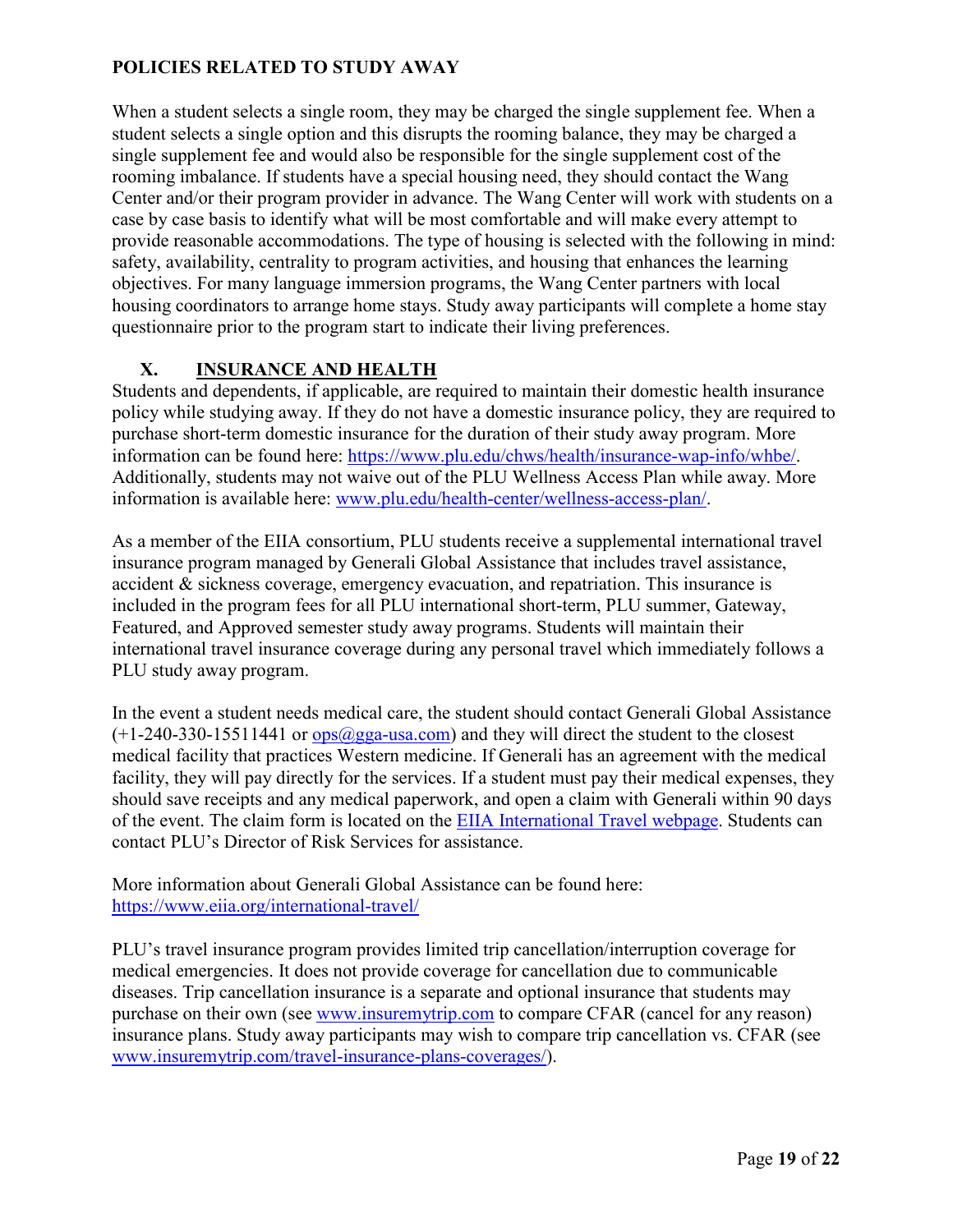It is the student's responsibility to consider their personal health needs and consult resources such as the Centers for Disease Control and Prevention,

[https://wwwnc.cdc.gov/travel/page/studying-abroad.](https://wwwnc.cdc.gov/travel/page/studying-abroad)

All students must submit a Study Away Student Health Information Form and have it signed by a medical provider, regardless of whether they have a medical condition, in order to participate in a study away program. Failure to submit the form by the deadline may result in the student's dismissal from the program. Information from the form will be sent to the faculty leader/Site Director/on-site coordinator of their program so that they may give proper assistance in case of an emergency.

Students must inform the Wang Center for Global and Community Engaged Education of any recent (in the past year) medical or special needs or changes in health that occur before the start of the program. Students may be required to work with their health care provider or others to develop a care plan prior to their study away departure to identify resources and develop plans for their health and safety while away. Students may complete one Study Away Student Health Information Form, listing all destinations and travel dates, if participating in consecutive study away programs.

# **XI. MEALS DURING STUDY AWAY**

<span id="page-19-0"></span>The number of meals provided varies by study away program. Check program details for more information. PLU students participating in full year continuous Gateway or eligible Featured programs are only eligible for a meal stipend during the posted program dates. Program dates are defined by when the student is enrolled in program-related coursework on-site or is enrolled in independent coursework, including internship credit, through PLU. Students on Approved programs are advised to seek this information directly from program providers.

# **XII. NON-PARTICIPANTS**

<span id="page-19-1"></span>Occasionally students request for family, friends, and significant others to join study away programs. Non-PLU student participation can detract from the experience of PLU students. Nonparticipants may travel with their student before and after the program. They are not permitted to travel along with the group. Non-participants are not eligible to join any classes or study tours on study away programs. When PLU is responsible for booking rooms and tours, non-participants are not eligible to room share in PLU-booked housing or join tours. Significant others are not covered by PLU's international insurance.

# **XIII. PRE-TRAVEL REQUIREMENTS**

<span id="page-19-2"></span>Confirmed participants in any PLU study away program are required to attend orientation and complete the pre-departure requirements specific to their program by the established deadlines. Requirements that are mandatory for semester study away participation are Acceptance Letter, Emergency Contact Information, Flight Itinerary, Passport Copy and Information, Visa materials (if applicable), Assignment of Credit Form, Orientation Attendance, Study Away Student Health Information Form, Meeting with Student Financial Services, Personal Travel Agreement, Statement of Responsibility, Student Agreement for Study Away, Study Away Policies, STEP Registration, and any program specific items.

Requirements that are mandatory for PLU short-term faculty-led participation are Notice of Acceptance, Emergency Contact Information, Passport Copy and Information (if applicable), Visa materials (if applicable), Orientation Attendance, Study Away Student Health Information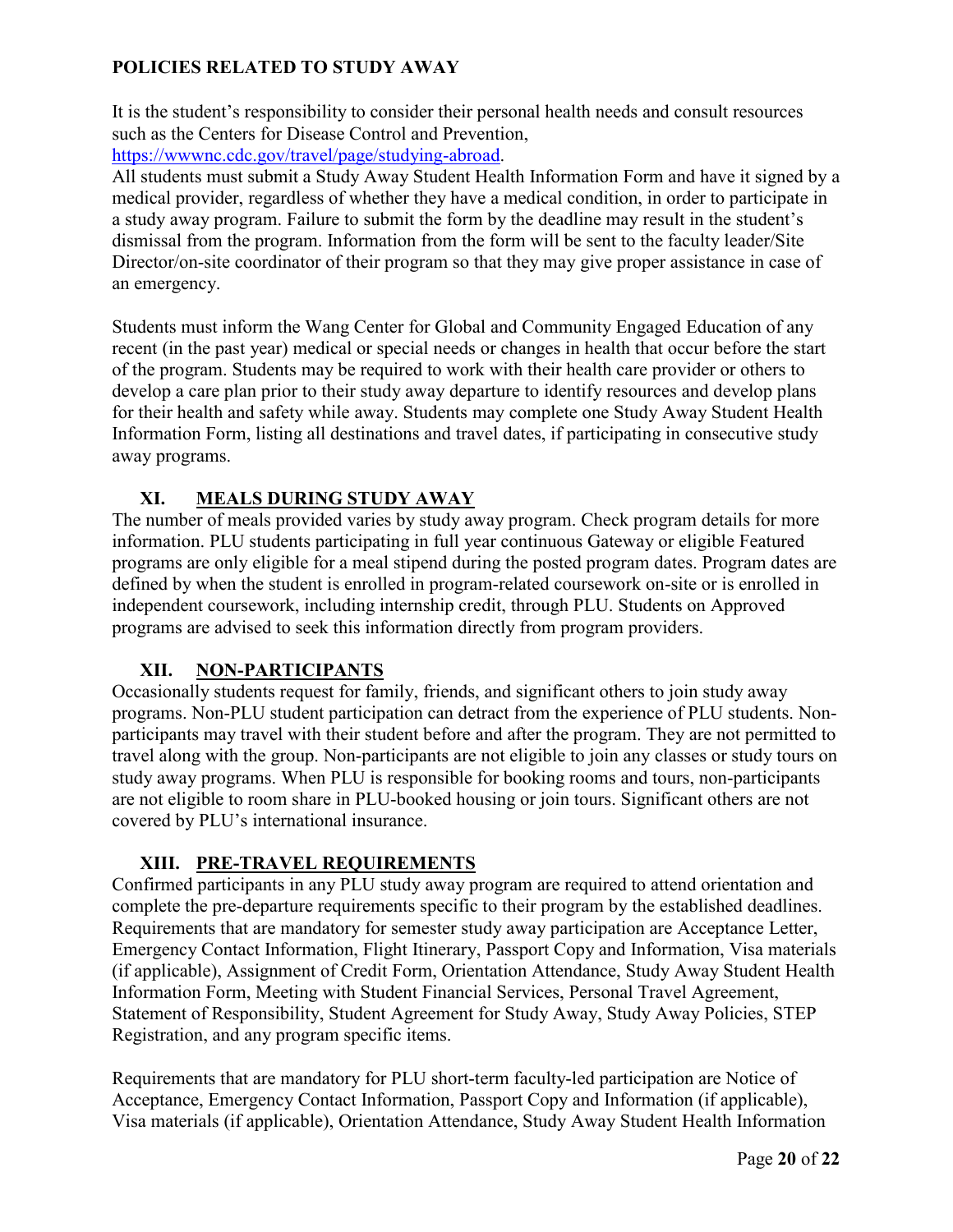Form, Personal Travel Agreement, Statement of Responsibility, Student Agreement for Study Away, Study Away Policies, and any program specific items.

Failure to attend orientation and complete the pre-departure requirements may result in removal from the program.

Unless otherwise specified, final deadlines are the following:

- Summer programs May  $15<sup>th</sup>$
- Fall semester and full-year programs  $-$  June  $1<sup>st</sup>$
- J-Term programs November  $1<sup>st</sup>$
- Spring semester programs November  $1<sup>st</sup>$
- Spring Break programs March  $1<sup>st</sup>$

# **XIV. PROGRAM PETITION**

<span id="page-20-0"></span>Students wishing to participate in a study away program that is not approved by PLU may submit a proposal to the Wang Center for Global and Community Engaged Education and the Global Education Committee to seek one-time approval for the proposed program. All PLU study away policies and requirements are applicable to this one-time approval. The Executive Director of Wang Center for Global and Community Engaged Education has final authority to approve/deny petitions.

If students choose to participate on an unapproved program during the semester, they will withdraw from PLU for their study away term, will not be eligible for financial aid, and will be responsible for transferring the credit earned to PLU should they reapply to PLU upon return.

Students are not normally approved to participate in any non-PLU J-Term study away programs.

### **XV. REFUNDS OF PROGRAM COMPONENTS**

<span id="page-20-1"></span>Students who opt out of program-funded experiences due to illness or personal choice are not eligible for a refund, nor will the experience be made available later.

### <span id="page-20-2"></span>**XVI. SENIOR RESIDENCY REQUIREMENT (Final Year in Residence: 32-Hour Rule)**

Out of the final 40 semester hours of a student's program, at least 32 semester hours must be completed in residence at PLU. This requirement is satisfied when students participate in PLU Gateway, Featured, and Approved study away programs, for which the credits earned appear on the PLU transcript.

Students may study away during their final semester at PLU, but should be aware that the posting of grades and graduation date may be significantly delayed. Participation in commencement may not be possible.

# **XVII. STUDENT CONDUCT**

<span id="page-20-3"></span>All students participating in off-campus study programs must review and sign the Student Agreement for Off-Campus Study in accordance with PLU's Student Code of Conduct.

In addition to the PLU Code of Conduct, students must abide by the laws of the host country (related to personal weapons, sexual relationships, drug use, etc.) and any community standards